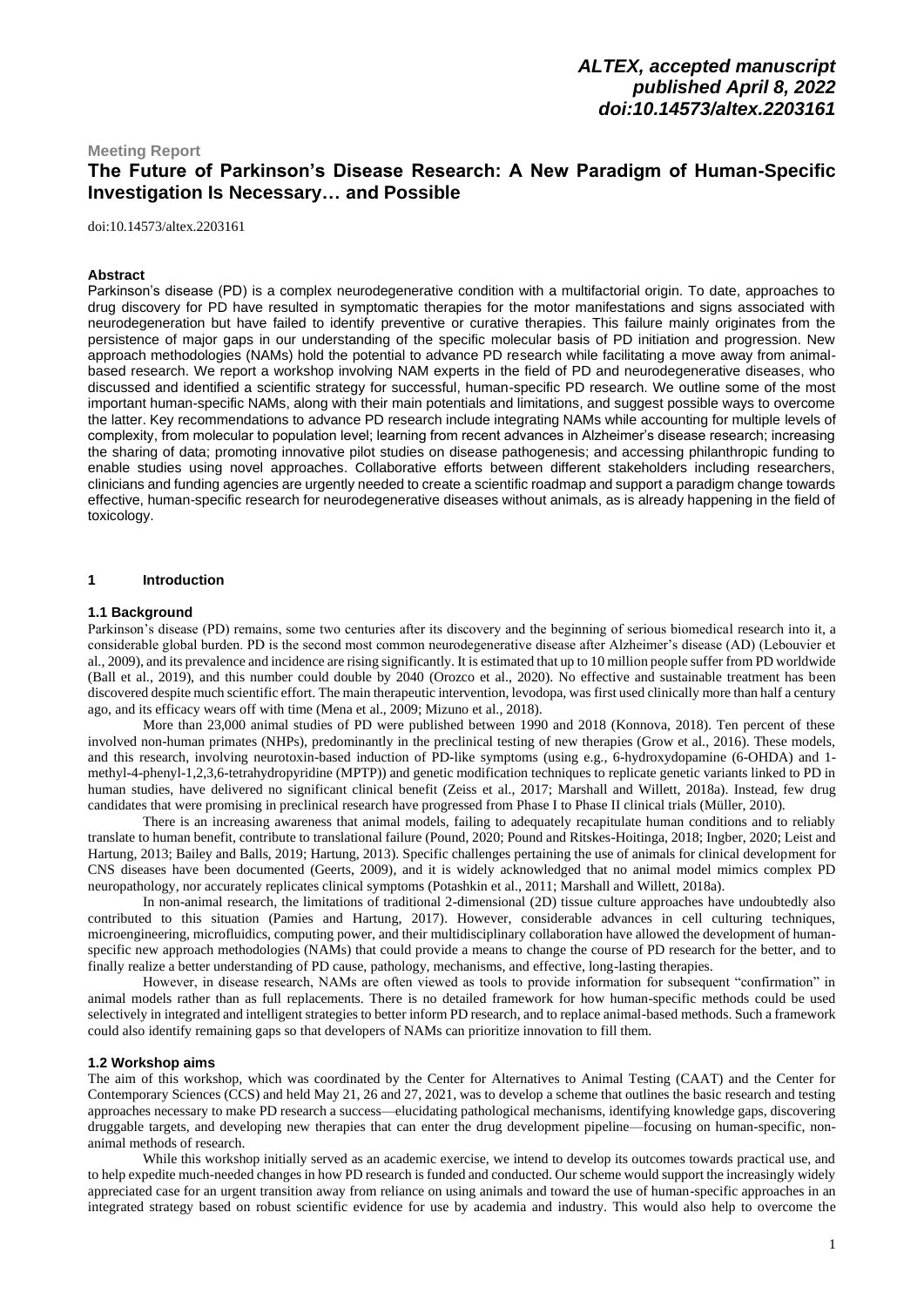understandable apprehension and objections of stakeholders that are delaying the paradigm shift toward directly relevant, humanspecific research and serve as a starting point to give them the confidence to instigate that transition and provide impetus to its continued development.

## **2 Parkinson's disease**

PD is a complex, age-associated, neurodegenerative condition associated with dopamine loss and both motor and non-motor abnormalities. PD is often characterized by the abnormal accumulation and aggregation of alpha-synuclein (αSyn) in the form of inclusions called Lewy bodies (LB), and Lewy neurites (LN). Several genetic and environmental factors influence PD risk, with distinct factors prevailing in diverse patients. These factors congregate in specific pathways, involving mitochondrial dysfunction, protein aggregation, oxidative stress, defective autophagy, and neuroinflammation (Simon et al., 2020; Balestrino and Schapira, 2020).

During the workshop, the participants discussed what is really known about human PD, as much of the identified knowledge comes from animal models with questionable translation to the human disease. It is important to define where we are now, and where we need to go (Brás et al., 2020; Oliveira et al., 2021).

### **2.1 Where does Parkinson's disease start and what are the cell types and organs of importance?**

Although the degeneration of dopaminergic neurons in the substantia nigra (SN) is thought to play a key role in the development of PD, emerging evidence suggests that the pathological process does not start in the SN, but more likely elsewhere in the nervous system, in the peripheral autonomic nervous system, or even in other organs, such as the gut (Adams et al., 2019; Reynolds et al., 2019; Scheperjans et al., 2018). αSyn aggregates have been found in the gut, and they are highly abundant in blood (erythrocytes and platelets) and in other peripheral tissues (Abd Elhadi et al., 2019; Pediaditakis et al., 2021). It has also been suggested that gut microbiota may be involved in PD pathogenesis (Keshavarzian et al., 2020).

During the prodromic stage, non-motor symptoms appear to precede motor deficits (Borghammer and Van Den Berge, 2019; Gaig and Tolosa, 2009). At the stage of motor symptoms presentation, more than 80 percent of dopaminergic neurons have already died (Masato et al., 2019). An important aspect that emerged during the workshop discussion was that PD researchers often focus on the study of dopaminergic neurons and SN while ignoring the potential role of other tissues in the development of PD.

### **2.2 Neurodevelopmental versus neurodegenerative disorder**

The hypothesis that PD is a neurodevelopmental disorder that is compensated for a long time before becoming symptomatic is under discussion. A developmental defect, the "first hit", might not cause the disease immediately but may increase the susceptibility for disease onset following a "second hit." Even a small developmental defect, like a delay or acceleration in dopaminergic neuron identity specification, could result in a decreased compensatory function or lowered fault tolerance of the system. In the event of a pre-existing situation of imbalance, one or more further hits could disrupt the system sufficiently to disbalance it, leading to PD (Schwamborn, 2018). This is also consistent with a possible role for αSyn during development (Morato Torres et al., 2020).

### **2.3 Mechanisms**

The main obstacle to developing effective disease-modifying cures for PD is a limited understanding of the crucial molecular mechanisms that elicit neurodegeneration. Genetics accounts for only 10 to 15 percent of PD cases (Day and Mullin, 2021). Routinely observed mutations in both familial and idiopathic PD involve several genes including *LRRK2*, *PRKN, and aSyn (SNCA)*.

αSyn aggregation is a common mechanism in neurodegeneration, but it is not essential to the pathological process. Indeed, PD is also observed without αSyn aggregation, and vice versa, i.e., incidental Lewy body disease has been observed upon autopsy in individuals without clinical signs of parkinsonism or dementia. More than 20 years after the identification of the protein components of these inclusions, and more than one hundred years after their first identification, we still cannot pinpoint LB as the cause of PD. We still do not know the mechanisms by which αSyn becomes toxic and how it causes synucleinopathies. A hypothesis could be that posttranslational modifications, determining localization and three-dimensional folding, are related to critical changes in protein functions. There is increasing evidence suggesting that aberrant αSyn can spread from neuron to neuron and initiate aggregation in different brain regions as seeds in a prion-like manner (Brás et al., 2020; Abounit et al., 2016; Ma et al., 2019). Identifying an αSyn transfer mechanism could suggest strategies to target the protein and prevent its spread, thereby preventing disease progression.

### **3 Current new approach methodologies in Parkinson's disease**

The workshop experts presented and discussed their own research using NAMs. Promising NAM models that are relevant for PD research include: 1) 2D and 3D human-relevant models, based on the use of human-cell lines or patient-derived cells, including induced pluripotent stem cells (iPSCs) and iPSC-derived organoids; and 2) advanced bioengineered *in vitro* platforms (e.g., organs-on-a-chip). Promising methods include 1) multiple "omics" analysis (e.g., genomics, proteomics, transcriptomics, metabolomics) resulting from investigations of patient-derived biological samples through high-performance analytical approaches and databases; 2) advanced imaging techniques, and 3) computational models. A list of main currently available NAM models and methods, their possible applications to PD research, limitations, and potential ways to overcome them, are summarized in Table 1.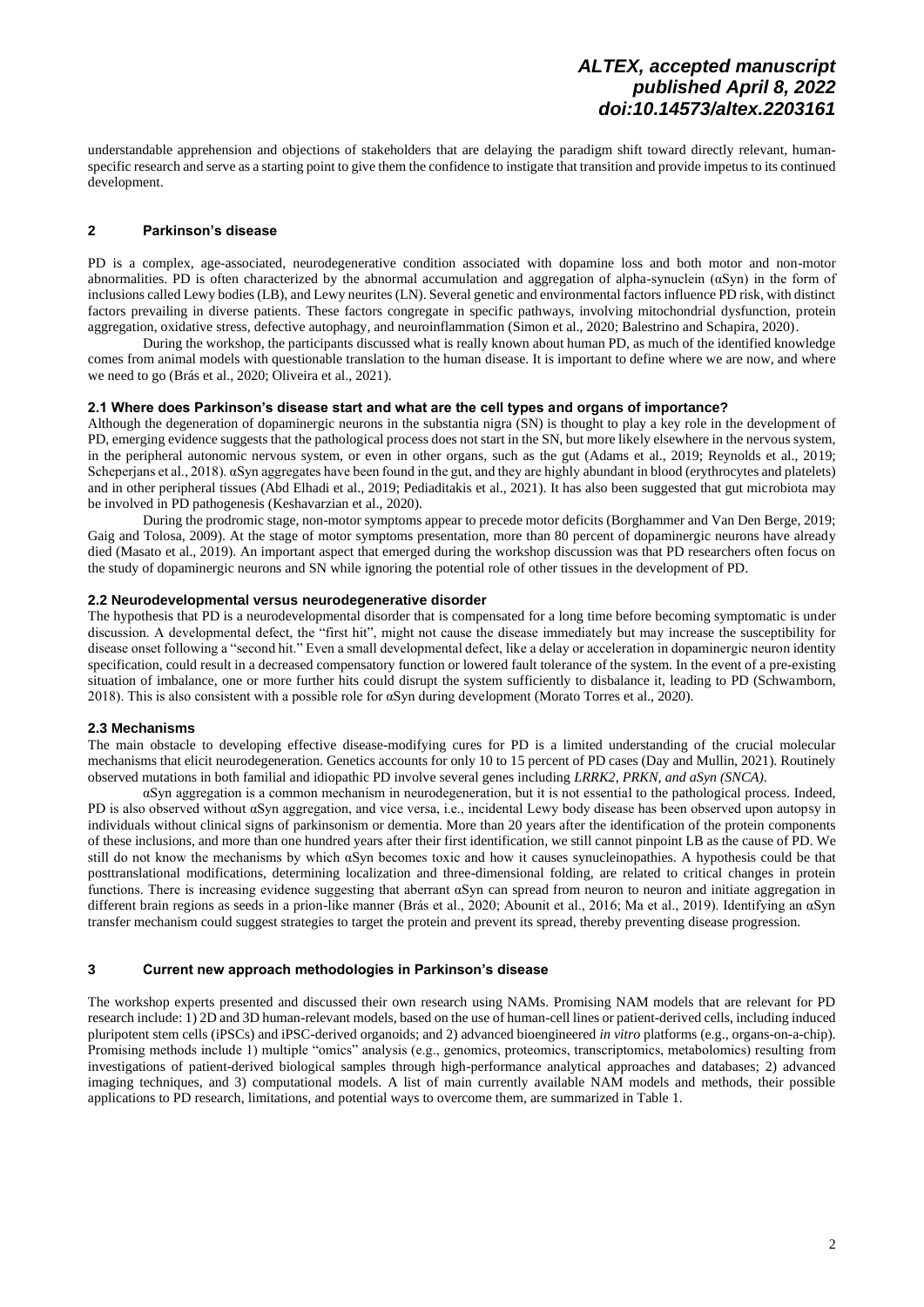| Tab. 1: Examples of currently available NAMs, their possible applications to PD research, their limitations, and potential ways |  |
|---------------------------------------------------------------------------------------------------------------------------------|--|
| to overcome these limitations                                                                                                   |  |

| to PD research<br>LUHMES cell models<br>Studying basic biomolecular<br>They might not be fully<br>pathogenetic mechanisms<br>representative of the<br>types<br>High-throughput screening<br>complex physiology of the<br>brain and/or of PD<br>of candidate neuroprotective<br>drugs<br>pathophysiology.<br>Continual synthesis and<br>release of dopamine in<br>culture protocols<br>culture<br>Difficult to culture for<br>extended periods of time<br>Generating high-quality<br>iPSC-derived brain<br>Studying developmental<br>components of PD<br>iPSCs is expensive and<br>organoids<br>over time<br>Investigating PD-relevant<br>time-consuming.<br>pathogenetic mechanisms<br>available<br>Deciphering risk factors<br>Generating more<br>characterized and<br>Exploring genetic and sex<br>differences, gene-<br>environment interaction<br>brain organoids<br>Identifying small molecule<br>Organoids represent an<br>drugs to rescue PD<br>early stage of embryonic<br>pathology<br>development while PD is a<br>High-throughput screening<br>late-onset disease.<br>aging and late-onset<br>for compounds that can<br>diseases<br>inhibit or ameliorate PD<br>pathogenesis<br>Personalized medicine<br>signatures<br>Cerebral organoids cannot<br>recapitulate disease<br>progression.<br>Lack of adequate oxygen<br>Adding vasculature<br>and nutrient supply and the<br>technologies<br>accumulation of metabolic<br>waste<br>Random and uncontrolled<br>nature of organoid growth<br>of culture protocols<br>Lack of robust and<br>Organ-chips, MPS (e.g.,<br>To investigate interaction<br>brain-chip, substantia nigra<br>between organs or organ<br>reproducible iPSC<br>brain-chip, neurovascular<br>systems relevant to PD,<br>differentiation protocols for<br>unit-on-a-chip, gut-brain-<br>including brain, BBB,<br>derivation of several cell<br>types of the CNS<br>liver-on-a-chip, etc.)<br>intestine, and the gut-brain<br>Limited lifespan of certain<br>axis<br>To model the effects of<br>types of cells, e.g.,<br>endothelial cells<br>exposure to abnormal $\alpha$ Syn<br>aggregates<br>Performing more<br>physiologically relevant in<br>vitro tests for novel<br>therapies; looking at the<br>influence of the gut<br>microbiota<br>iPSC-based OoCs: studying<br>genetic, ethnic, sex<br>differences, and gene-<br>environment interactions<br>Applications for<br>personalized medicine<br>Real time monitoring of<br>electrical activity, and<br>physicochemical parameters<br>To define the molecular<br>Omics/ Multi-omics<br>Integration of different omics<br>Opportunity to establish | to overcome tnese limitations<br><b>NAMs</b> | <b>Examples of applications</b> | <b>Limitations</b>        | Possible ways to                                                                                                                                                                                                 |
|-----------------------------------------------------------------------------------------------------------------------------------------------------------------------------------------------------------------------------------------------------------------------------------------------------------------------------------------------------------------------------------------------------------------------------------------------------------------------------------------------------------------------------------------------------------------------------------------------------------------------------------------------------------------------------------------------------------------------------------------------------------------------------------------------------------------------------------------------------------------------------------------------------------------------------------------------------------------------------------------------------------------------------------------------------------------------------------------------------------------------------------------------------------------------------------------------------------------------------------------------------------------------------------------------------------------------------------------------------------------------------------------------------------------------------------------------------------------------------------------------------------------------------------------------------------------------------------------------------------------------------------------------------------------------------------------------------------------------------------------------------------------------------------------------------------------------------------------------------------------------------------------------------------------------------------------------------------------------------------------------------------------------------------------------------------------------------------------------------------------------------------------------------------------------------------------------------------------------------------------------------------------------------------------------------------------------------------------------------------------------------------------------------------------------------------------------------------------------------------------------------------------------------------------------------------------------------------------------------------------------------------|----------------------------------------------|---------------------------------|---------------------------|------------------------------------------------------------------------------------------------------------------------------------------------------------------------------------------------------------------|
|                                                                                                                                                                                                                                                                                                                                                                                                                                                                                                                                                                                                                                                                                                                                                                                                                                                                                                                                                                                                                                                                                                                                                                                                                                                                                                                                                                                                                                                                                                                                                                                                                                                                                                                                                                                                                                                                                                                                                                                                                                                                                                                                                                                                                                                                                                                                                                                                                                                                                                                                                                                                                                   |                                              |                                 |                           | overcome limitations                                                                                                                                                                                             |
|                                                                                                                                                                                                                                                                                                                                                                                                                                                                                                                                                                                                                                                                                                                                                                                                                                                                                                                                                                                                                                                                                                                                                                                                                                                                                                                                                                                                                                                                                                                                                                                                                                                                                                                                                                                                                                                                                                                                                                                                                                                                                                                                                                                                                                                                                                                                                                                                                                                                                                                                                                                                                                   |                                              |                                 |                           | Co-culturing with other cell<br>Culturing in 3D context                                                                                                                                                          |
|                                                                                                                                                                                                                                                                                                                                                                                                                                                                                                                                                                                                                                                                                                                                                                                                                                                                                                                                                                                                                                                                                                                                                                                                                                                                                                                                                                                                                                                                                                                                                                                                                                                                                                                                                                                                                                                                                                                                                                                                                                                                                                                                                                                                                                                                                                                                                                                                                                                                                                                                                                                                                                   |                                              |                                 |                           | Increasing work to optimize                                                                                                                                                                                      |
|                                                                                                                                                                                                                                                                                                                                                                                                                                                                                                                                                                                                                                                                                                                                                                                                                                                                                                                                                                                                                                                                                                                                                                                                                                                                                                                                                                                                                                                                                                                                                                                                                                                                                                                                                                                                                                                                                                                                                                                                                                                                                                                                                                                                                                                                                                                                                                                                                                                                                                                                                                                                                                   |                                              |                                 |                           | Culturing in 3D context                                                                                                                                                                                          |
|                                                                                                                                                                                                                                                                                                                                                                                                                                                                                                                                                                                                                                                                                                                                                                                                                                                                                                                                                                                                                                                                                                                                                                                                                                                                                                                                                                                                                                                                                                                                                                                                                                                                                                                                                                                                                                                                                                                                                                                                                                                                                                                                                                                                                                                                                                                                                                                                                                                                                                                                                                                                                                   |                                              |                                 |                           | Cost will likely decrease<br>PD-iPSC lines commercially<br>sophisticated models of                                                                                                                               |
|                                                                                                                                                                                                                                                                                                                                                                                                                                                                                                                                                                                                                                                                                                                                                                                                                                                                                                                                                                                                                                                                                                                                                                                                                                                                                                                                                                                                                                                                                                                                                                                                                                                                                                                                                                                                                                                                                                                                                                                                                                                                                                                                                                                                                                                                                                                                                                                                                                                                                                                                                                                                                                   |                                              |                                 |                           | Inducing an overexpression<br>of aging-related genes (such<br>as progerin) to recapitulate<br>Direct conversion of aging<br>donors' fibroblasts into<br>neurons to help retain aging-<br>related transcriptional |
|                                                                                                                                                                                                                                                                                                                                                                                                                                                                                                                                                                                                                                                                                                                                                                                                                                                                                                                                                                                                                                                                                                                                                                                                                                                                                                                                                                                                                                                                                                                                                                                                                                                                                                                                                                                                                                                                                                                                                                                                                                                                                                                                                                                                                                                                                                                                                                                                                                                                                                                                                                                                                                   |                                              |                                 |                           | Combine with patients' in<br>vivo and postmortem studies                                                                                                                                                         |
|                                                                                                                                                                                                                                                                                                                                                                                                                                                                                                                                                                                                                                                                                                                                                                                                                                                                                                                                                                                                                                                                                                                                                                                                                                                                                                                                                                                                                                                                                                                                                                                                                                                                                                                                                                                                                                                                                                                                                                                                                                                                                                                                                                                                                                                                                                                                                                                                                                                                                                                                                                                                                                   |                                              |                                 |                           | Combining with fluidic                                                                                                                                                                                           |
|                                                                                                                                                                                                                                                                                                                                                                                                                                                                                                                                                                                                                                                                                                                                                                                                                                                                                                                                                                                                                                                                                                                                                                                                                                                                                                                                                                                                                                                                                                                                                                                                                                                                                                                                                                                                                                                                                                                                                                                                                                                                                                                                                                                                                                                                                                                                                                                                                                                                                                                                                                                                                                   |                                              |                                 |                           | Better characterization of<br>models and standardization                                                                                                                                                         |
|                                                                                                                                                                                                                                                                                                                                                                                                                                                                                                                                                                                                                                                                                                                                                                                                                                                                                                                                                                                                                                                                                                                                                                                                                                                                                                                                                                                                                                                                                                                                                                                                                                                                                                                                                                                                                                                                                                                                                                                                                                                                                                                                                                                                                                                                                                                                                                                                                                                                                                                                                                                                                                   |                                              |                                 |                           | Extensive characterization<br>of OoCs and multi-OoCs                                                                                                                                                             |
| transcriptomics, proteomics,<br>pathogenesis<br>task that relies heavily on<br>metabolomics, exposomics)<br>Finding biomarkers for<br>data-mining and machine<br>clinical detection,<br>learning algorithms.<br>progression and treatment<br>Variable reliability levels of<br>Defining genetic and<br>2020).<br>heterogeneous data                                                                                                                                                                                                                                                                                                                                                                                                                                                                                                                                                                                                                                                                                                                                                                                                                                                                                                                                                                                                                                                                                                                                                                                                                                                                                                                                                                                                                                                                                                                                                                                                                                                                                                                                                                                                                                                                                                                                                                                                                                                                                                                                                                                                                                                                                               | approaches (e.g., genomics,                  | mechanisms underlying PD        | datasets is a challenging | committed consortia with a<br>multi-disciplinary approach<br>(e.g., combining molecular<br>biology and bioinformatics<br>expertise (Krassowski et al.,                                                           |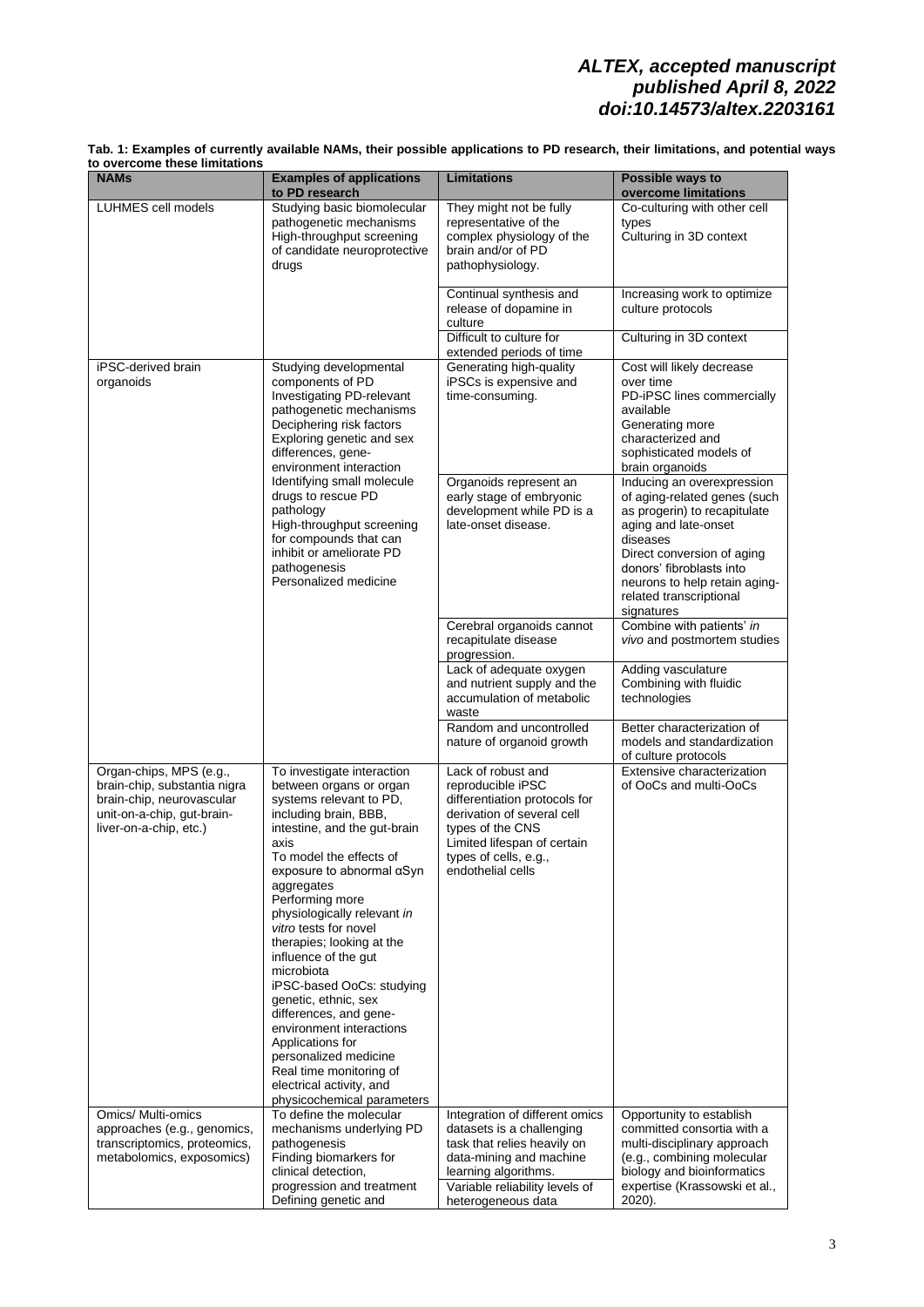|                                                 | environmental risk factors<br>Stratifying patients'<br>population; to assess<br>signaling pathways                                                                                                                                                                                                                                                                                              |                                                                                                              |                                                                                                                              |
|-------------------------------------------------|-------------------------------------------------------------------------------------------------------------------------------------------------------------------------------------------------------------------------------------------------------------------------------------------------------------------------------------------------------------------------------------------------|--------------------------------------------------------------------------------------------------------------|------------------------------------------------------------------------------------------------------------------------------|
| Advanced imaging                                | Assessing dopaminergic<br>neuron degeneration before<br>symptom onset<br>To test therapies that could<br>prevent or halt PD before<br>irreversible symptoms<br>Identifying patients who are<br>on trajectory to develop<br>disease for early<br>intervention                                                                                                                                    | High costs<br>Sometimes weak<br>correlations between<br>measures and clinical<br>manifestations              | Considering large-scale<br>studies to improve<br>correlations between<br>imaging measurements and<br>clinical manifestations |
| Computational models (e.g.,<br>PBPK, PDPK, QSP) | PBPK: to define kinetics and<br>dynamics of compound<br>exposure at the site of<br>action<br>QSP; to predict long-term<br>effects of drugs; to assess<br>therapeutic potential of<br>novel compounds taking into<br>account individual patient<br>characteristics such as<br>patient-specific genotypes,<br>concomitant medications,<br>and disease conditions on<br>functional clinical scales | Results based only on<br>existing knowledge and<br>input data<br>Performance impaired by<br>low-quality data | Updating models using<br>novel, emerging, human-<br>relevant clinical and<br>preclinical data                                |

### **3.1 Human cell lines**

A better understanding of the molecular and cellular mechanisms underlying PD pathogenesis and progression is essential to developing an effective disease-modifying therapy. Since primary human neural cells, including dopaminergic neurons, are difficult to obtain and maintain in culture, *in vitro* PD research has been mostly carried-out with permanently established cell lines to date (Falkenburger et al., 2016). Although cell lines obtained from cancerous or *in vitro* transformed cells, as well as primary neurons isolated from pre- or post-natal rodents, have been useful in the *in vitro* study of basic mechanisms of PD, they are unlikely to recapitulate all the properties of human neurons *in vivo* (Napoli and Obeid, 2016; Rich et al., 2020; Harischandra et al., 2020).

Thus, cells with high physiological relevance, good batch-to-batch consistency, and large potential culture scale can provide a human-focused, effective, high-throughput screening model for PD. Conditionally immortalized cells, such as the Lund human mesencephalic (LUHMES) cell line, may offer such possibilities (Fig. 1). LUHMES cells are human embryonic neuronal precursor cells that can be maintained as proliferating cells and can be differentiated into morphologically and biochemically mature dopaminergic-like neurons (Schildknecht et al., 2009; Scholz et al., 2011). They are increasingly used to study the biology of dopaminergic neurons and PD *in vitro* (Schildknecht et al., 2009; Harischandra et al., 2020; Schildknecht et al., 2015; Loser et al., 2021; Schildknecht et al., 2013b; Gerding et al., 2019). Differentiated LUHMES cells show spontaneous electrical activities and are able to produce/uptake dopamine like human dopaminergic neurons (Zhang et al., 2014).

Coculture of LUHMES cells with astrocytes has elucidated biochemical pathways for the activation of the pro-toxicant MPTP, a pesticide that causes PD-like symptoms by inducing degeneration of nigrostriatal dopaminergic neurons, to toxicant 1-methyl-4-phenyl-pyridinium (MPP+) (Schildknecht et al., 2017; Schildknecht et al., 2015). Known neuroprotective compounds led to different pharmacological profiles in monocultures and co-cultures, suggesting that the presence of glial cells (astrocytes and/or microglia) and the local production of the toxic metabolite MPP+ within the layered cultures play an important role in neuroprotection (Efremova et al., 2015).

LUHMES cell models can be used for investigating αSyn and its role in the development of PD (Paiva et al., 2017; Schildknecht et al., 2013a; Schildknecht et al., 2009). They have also been used to study the effects of oxidative modifications (nitration) on the aggregation of αSyn *in vitro* as well as its binding to biological membranes. It has been shown that nitrated αSyn stimulates the aggregation of unmodified αSyn molecules by acting as a catalyst for the process (Schildknecht et al., 2013a).

Adverse outcome pathways (AOPs) collate and organize existing information connecting the modulation of a molecular target (molecular initiating event) through a sequence of crucial biological key events to an adverse outcome. LUHMES models have been used to build an (AOP), showing mechanistic plausibility for epidemiological evidence on the relationship between MPTP exposure via binding to mitochondrial complex I with the onset of parkinsonian motor deficits (Terron et al., 2018).

The LUHMES model system is a closer approximation of human nigrostriatal neurons than traditional cultures and allows the investigation of the complex biochemical pathways underlying PD development as well as the screening of candidate neuroprotective drugs, promising increased human-relevance and translational success. The ease of culturing these cells allows for the setup of cell-based assays for high-throughput screening. An important challenge to overcome is the continual synthesis and release of dopamine in culture (Schildknecht, *unpublished*). The cells are difficult to culture for extended periods of time, but this problem can be overcome by culturing them in 3D neuronal spheres, which allows adequate oxygen and nutrient supply for survival of the innermost cells and small molecules penetration. This model could be suitable to identify environmental contributions to PD pathogenesis as well as to address the processes of resilience and recovery in neurotoxicology and PD in future studies (Smirnova et al., 2016).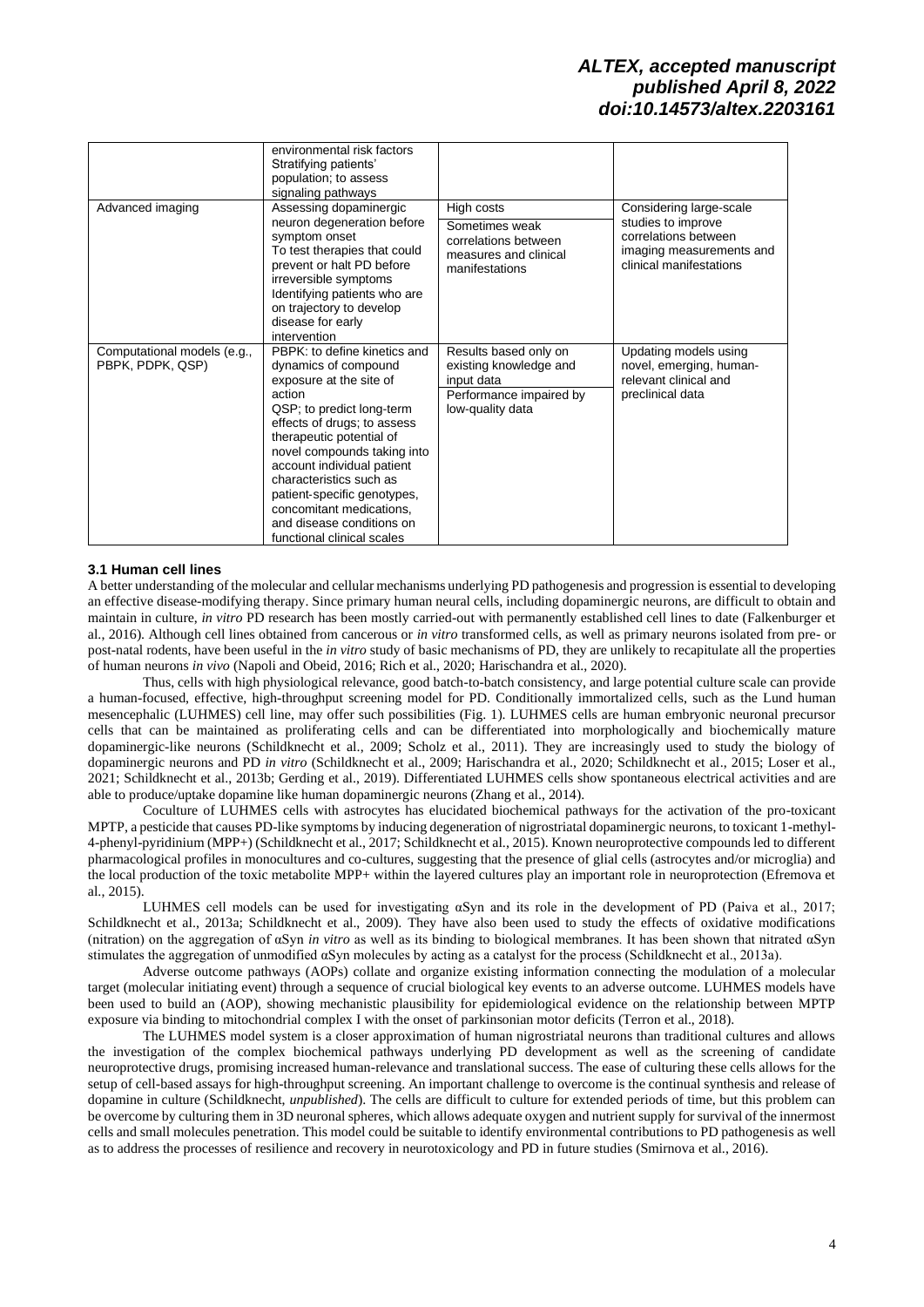### **Fig. 1: Human dopaminergic neurons (LUHMES)**

Human dopaminergic neurons (LUHMES) were differentiated for 6 days. The cells were treated with the protoxicant MPTP of with the active toxicant MPP<sup>+</sup> [5 µM] for 48 h. For visualization of cell morphology, cells were stained with an anti- $\beta$ -III-tubulin antibody (orange), nuclei are stained in blue. Image provided by Stefan Schildknecht.



## **3.2 Brain organoids**

A brain organoid is an artificially grown, *in vitro* miniature organ resembling parts of the brain or defined brain regions (e.g., midbrain organoids) (Fig. 2). Brain organoids are generated by culturing induced pluripotent stem cells (iPSCs), embryonic stem cells, progenitor cells, or multiple types of differentiated cells using specific conditions and media. Organoid brain models allow the simulation of specific changes in neurological disorders and offer several benefits over traditional two-dimensional cultures and whole animal-based approaches in studying PD. The 3D structure increases model complexity over monolayer cultures by allowing more physiologically relevant cell-to-cell interactions and allows cultures to be maintained for longer periods of time. These models are electrophysiologically active, support investigations of increasing complexity, and may be composed of the major cell types in the brain, including neurons, astrocytes, and oligodendrocytes (Smits and Schwamborn, 2020). Human iPSC-derived midbrain organoids are able to produce neuromelanin inclusions that resemble those isolated from the human substantia nigra, in contrast to *in vivo* rodent models, human midbrain dopaminergic neurons generated using traditional 2D cell culture methods, or midbrain-like organoids generated from mouse embryonic stem cells, which typically do not produce neuromelanin (Jo et al., 2016). Midbrain organoid models are being employed for understanding mechanisms of PD, to decipher risk factors, as well as to identify small molecule drugs to rescue PD pathology (Zanetti et al., 2021; Smits and Schwamborn, 2020).

In addition to their derivation from the species of interest, iPSC-based organoid models can be developed using cells from patients with PD. This strategy enables investigation into genetic differences, sex differences, gene-environment interactions, personalized medicine, and clinical transplantation therapy (Schwamborn, 2018).

Since *in vitro* organoid differentiation recapitulates the early stages of brain development, brain organoids may be useful in the study of developmental components of PD and the identification of early biomarkers. If the developmental theory and the "multiple hit" concept are correct, an early identification of the deregulated developmental processes may allow intervention therapy in at-risk individuals before symptoms appear.

Human midbrain-specific organoids derived from PD patients carrying a specific LRRK2 mutation were used to investigate PD-relevant pathogenetic mechanisms (Smits et al., 2019). These organoids recapitulated key characteristics of the disease, including decreased amounts of midbrain dopaminergic neurons compared to isogenic control organoids. This pinpoints an impaired midbrain dopaminergic neuron specification during organoid development, supporting the hypothesis that PD has a neurodevelopmental component (Smits et al., 2019). Further studies support the usability of midbrain organoids for PD *in vitro* disease modeling (Kwak et al., 2020; Nickels et al., 2020; Mohamed et al., 2021; Kim et al., 2019; Zanetti et al., 2021; Monzel et al., 2020; Jo et al., 2021).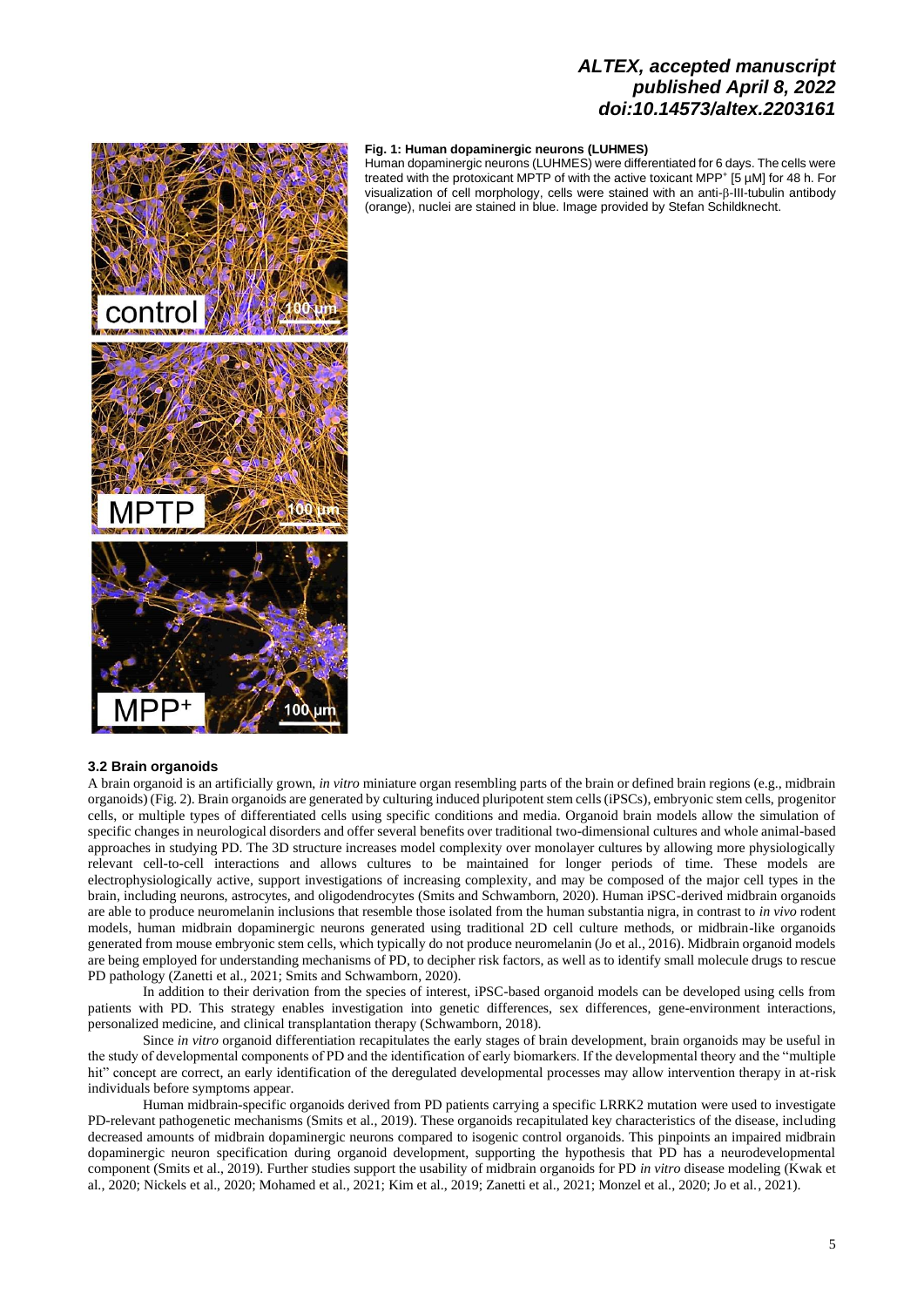

### **Fig. 2: 30-day old midbrain organoid**

The neuronal marker MAP2 is shown in red, the dopaminergic neuron marker TH is shown in green, and the DNA in cell nuclei is shown by Hoechst staining in blue. Image provided by Mudiwa Nathasia Muwanigwa (University of Luxembourg).

iPSCs differentiated from parkin (PRKN)-mutated patients into midbrain organoids confirmed decreased numbers of astrocytes in PRKN-mutated organoids compared with age- and sex-matched controls. This correlates with observations in human brains from individuals with PRKN mutations compared with subjects with idiopathic PD or healthy individuals and suggests the probability of an astrocyte-associated cell death mechanism for dopaminergic neurons in the brains of PRKN-mutated patients (Kano et al., 2020).

Inducing an overexpression of aging-related genes (such as progerin) in iPSC-derived organoids is a technique that has been applied as an artificial aging system to recapitulate aging and late-onset diseases like PD (Hu et al., 2018; Miller et al., 2013). Alternatively, the direct transdifferentiation of aging donors' fibroblasts into neurons (namely induced neurons, or iNs), circumventing cell reprogramming toward an embryonic phenotype, has shown promise: iNs were found to retain aging-related transcriptional signatures when compared to iPSCs and their neuronal derivatives (Mertens et al., 2015).

Miniature brain organoids also allow the characterization of cellular responses through electrophysiology, immunocytochemistry, histology, flow cytometry, and gene expression, and to associate phenotypic changes to a drug's mechanism of action more rapidly and accurately than ever before. Certain types of brain organoids allow human-relevant oligodendrocyte myelination. Examples of commercially available 3D miniature brain organoids are BrainSim®<sup>1</sup> by AxoSim, which are composed of neurons, astrocytes, and oligodendrocytes, and human midbrain-organoids by OrganoTherapeutics<sup>2</sup>. Functional activity of neural organoids can be measured using commercially available MEA systems such as by Axion Biosystems<sup>3</sup>.

Limitations of organoid models include the lack of a vasculature and the random and uncontrolled nature of their growth. Future studies will involve generating better characterized and more sophisticated models of brain organoids, including diverse brain regions with immune cells and vasculature, as well as their combination with additional organ-specific organoids such as the gut, which may also allow the study of the impact of gut microbiota on disease development (Reiner et al., 2021). These models will allow the study more extended patient cohorts and the evaluation of potential therapeutics.

#### **3.3 Organ-chips**

Οrgan-chips are multi-channel 3D microfluidic cell culture devices that model the physiology, tissue-tissue interfaces, and microenvironment of functional units within human organs, as well as inter-organ communication (Bhatia and Ingber, 2014). Organchips are made of transparent flexible polymer, the size of a memory-stick, typically containing two fluidic microchannels separated by a porous flexible membrane that can be coated with extracellular matrix proteins and seeded with cells on either side. Media flow can be precisely controlled, providing nutrients as well as the ability to collect the effluent for analysis (e.g., proteomics or metabolomics). The fluidic channels may be positioned between two vacuum chambers, which can be used to control cyclic stretch in organ-chips such as a gut-on-a-chip to recreate the mechanical forces cells experience inside the body during peristalsis (Kasendra et al., 2018). Organ-chips can be used to investigate interactions between organs or organ systems relevant to PD, including brain, bloodbrain-barrier (BBB), intestine, and the gut-brain axis.

Pediaditakis et al. (2021) used Emulate organ-on-a-chip technology to develop a human brain-chip representative of the substantia nigra region of the midbrain comprising iPSC-derived dopaminergic neurons, immortalized microglia, primary astrocytes, primary pericytes, and iPSC-derived microvascular brain endothelial cells, recreating a neurovascular unit (Fig. 3). To model the effects of exposure to abnormal αSyn aggregates and assess the capability of the substantia-nigra brain-chip to generate clinically relevant

<sup>1</sup> <https://axosim.com/brainsim/>

<sup>2</sup> <http://organo-therapeutics.com/>

<sup>3</sup> <https://www.axionbiosystems.com/applications/neural-activity/neural-organoids>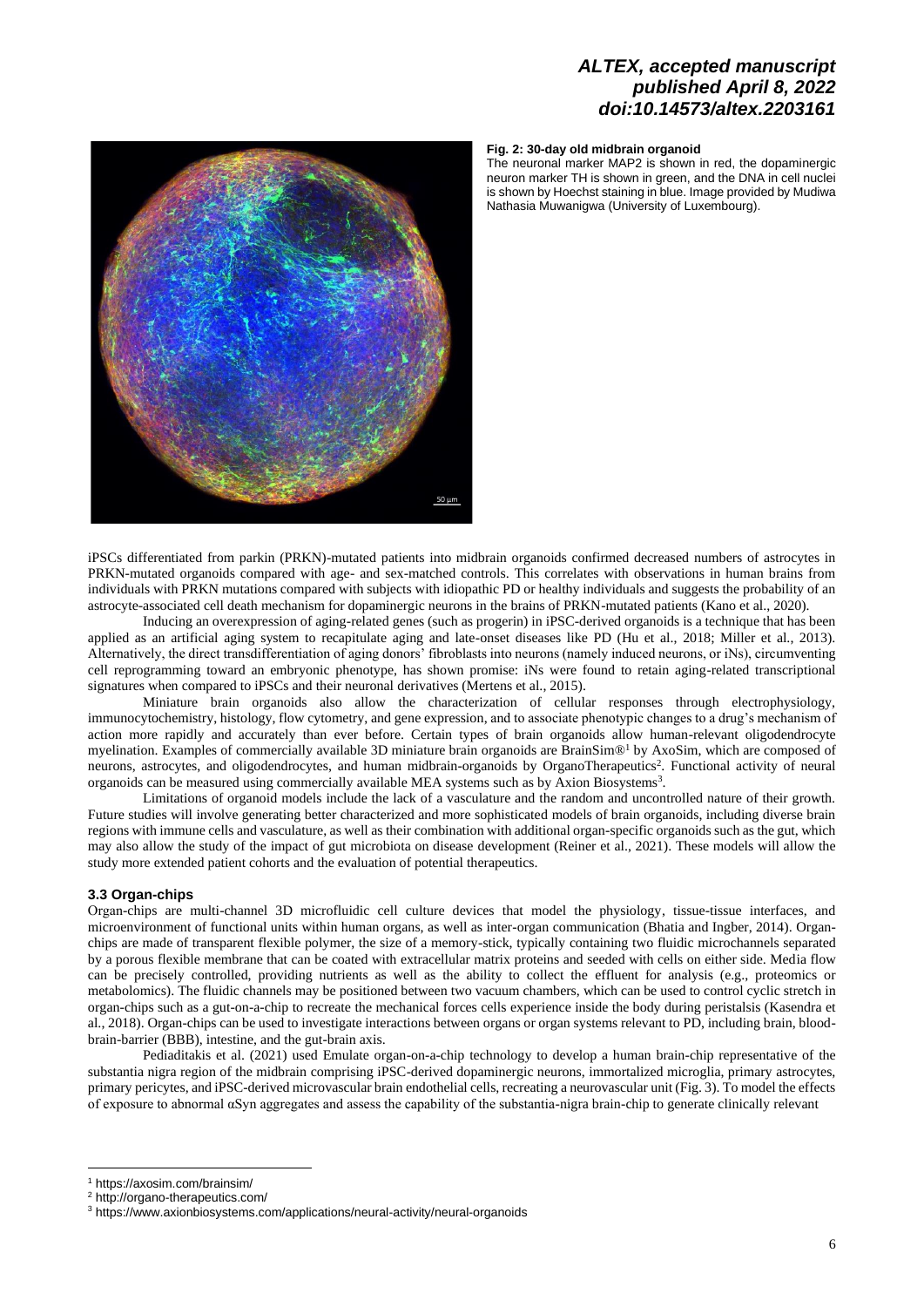

**Fig. 3: Substantia nigra brain-chip**

Schematic representation of the substantia nigra brain-chip with brain endothelial cells cultured on all surfaces of the lower vascular channel, and<br>dopaminergic neurons astrocytes dopaminergic microglia, and pericytes in the upper brain channel, on the upper surface of the central horizontal membrane (Image from Pediaditakis et al., 2021 / CC-BY 4.0).

endpoints, a model of synucleinopathy was built by adding exogenous human αSyn fibrils into the brain channel. This model was able to replicate many crucial aspects of PD, including accumulation of phosphorylated αSyn, uptake of αSyn fibrils by neurons, astrocytes and microglial cells, mitochondrial dysfunction, reactive oxygen species (ROS) production, neuroinflammation, neuronal cells death, and impaired BBB function. Interestingly, transcriptomic analysis of the endothelial cells in the brain-chip revealed the upregulation of genes involved in inflammation, oxidative stress, autophagy, efflux system, and extracellular matrix deposition and the downregulation of genes that encode for tight junction proteins, suggesting a new pathogenic mechanism and a potential target for therapeutic intervention in PD. Trehalose-treated brain-chips showed reduced neuroinflammation and BBB permeability, rescuing the damaged tight junctions following exposure to αSyn fibrils (Pediaditakis et al., 2021). In summary, the brain-chip provides a promising model for the study of the specific disease mechanisms, including the dynamics of BBB dysfunction and may be useful to characterize the response to PD therapies and identify and evaluate associated biomarkers of the disease.

Nerve-on-a-chip platforms of iPSC- or primary culture-derived 3D organoids allow nerve conduction analyses to measure changes in electrophysiological properties in response to stimuli. Examples of commercially available organs-on-a-chip relevant to PD research are the NerveSim® platform<sup>4</sup> by Axosim and BBB/Brain-on-a-chip by EmulateBio<sup>5</sup> and by ElveFlow<sup>6</sup> (Elveflow 2022).

### **3.4 "Omics" approaches**

High-throughput technologies, such as genomics, transcriptomics, proteomics, and metabolomics, are currently applied to define the molecular mechanisms underlying PD pathogenesis (Redenšek et al., 2018).

With regard to genomics, the most recent large-scale genome-wide association studies (GWAS) have discovered more than 90 common variants for sporadic PD risk, age at onset and progression across more than 80 genomic regions (Blauwendraat et al., 2019; Foo et al., 2020; Iwaki et al., 2019; Nalls et al., 2019). Recently, a PD GWAS browser tool<sup>7</sup> was created to support the PD research community with the prioritization of genes for follow-up functional studies to detect potential therapeutic targets (Grenn et al., 2020).

Transcriptomics has the potential to provide substantial insight into disease processes. Transcriptome-wide association studies (TWAS) in bulk human brain tissues have found numerous molecular signatures associated with the disease (Borrageiro et al., 2018). Although these studies have the potential to shed light on PD pathogenesis, they are limited by heterogeneous cell type composition of bulk tissue samples, and RNA post-mortem degradation (Nido et al., 2020). Performing transcriptomics studies on human-relevant *in vitro* models may help overcome some of these issues. For example, a single-cell transcriptomics study on human *in vitro* models allowed the identification of numerous neuronal subtypes with transcriptionally different profiles and sensitivities to stress, showing cell type-specific perturbations in human dopaminergic neurons. These findings have implications for cell replacement therapies (Fernandes et al., 2020).

The role of protein modifications during PD pathogenesis could be better understood by the extensive application of proteomics approaches. Several proteomic analyses performed on brain tissue, cerebrospinal fluid, and blood of PD patients have detected a wide spectrum of protein modifications underlying disease pathogenesis (Dixit et al., 2019; Posavi et al., 2019; Rotunno et al., 2020; Werner et al., 2008). These studies are limited by the types of brain areas or biofluids accessible for research.

A growing amount of research has demonstrated that metabolomics profiling holds great promise in providing insights into molecular pathogenesis and could be very effective in detecting candidate biomarkers for clinical detection, progression and treatment of PD, as well as in the study of the influences of environmental risk factors (Dong et al., 2018; Goldman et al., 2018; Peters et al., 2019; Sinclair et al., 2021; Troisi et al., 2019).

Omics approaches can also be applied to study gut microbiota composition and functions in PD patients. Gut microbiome alterations in PD have been reported frequently (Mao et al., 2021; Romano et al., 2021). A recent study showed that fecal microbiome and metabolome composition in PD was considerably different from controls, supporting a role for microbial metabolites as potential targets for developing new biomarkers and treatments in PD (Tan et al., 2021).

#### **3.5 Advanced imaging techniques**

Non-invasive imaging in living patients has rapidly progressed in recent decades. Positron emission tomography (PET) (Loane and Politis, 2011), diffusion tensor MRI (Zhang and Burock, 2020), functional MRI (fMRI) (Baggio and Junqué, 2019), transcranial sonography, magnetoencephalography (Agrawal and Biswas, 2015), proton magnetic resonance spectroscopy (PMRS) (Mazuel et al., 2016), and single photon-emission computed tomography (SPECT) (Pahuja et al., 2020) have all provided valuable insights that can

<sup>4</sup> <https://axosim.com/nervesim/>

<sup>5</sup> <https://emulatebio.com/brain-chip/>

<sup>6</sup> <https://www.elveflow.com/microfluidic-reviews/organs-on-chip-3d-cell-culture/microfluidic-brain-on-chip/>

<sup>7</sup> <https://pdgenetics.shinyapps.io/GWASBrowser/>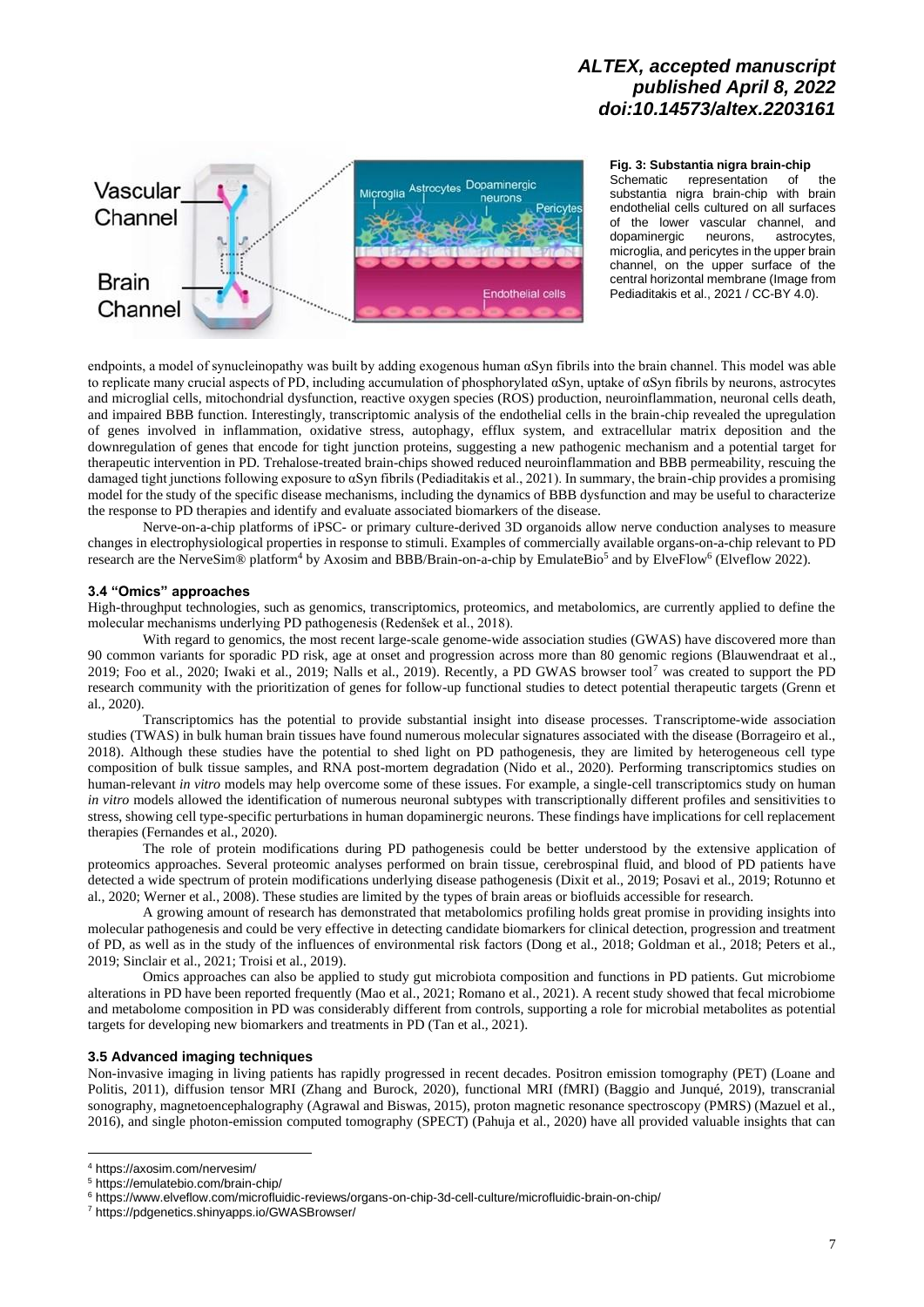be followed non-invasively and longitudinally. Furthermore, human connectomics, supported by techniques such as MRI tractography, allows for the reconstruction of 3D neuronal networks, brain anatomy, and PD-related neuroanatomical modifications (De Micco et al., 2021; Krismer and Seppi, 2021; Theisen et al., 2017).

Specific PET tracers allow distinction of PD from overlapping diseases, such as multiple system atrophy, and can also be used as a biomarker for dopaminergic neuron degeneration before symptom onset. This could allow the testing of therapies to prevent or halt PD before irreversible symptoms present (Loane and Politis, 2011). The ability to gather quantitative longitudinal data relative to biomarkers makes non-invasive imaging techniques essential to current and future clinical trials (Saeed et al., 2017). Development of a PET tracer for αSyn is underway (Korat et al., 2021) and promises to be a game changer like it was for amyloid and tau PET tracers in AD. In this context, the recent NIH initiative "Center Without Walls for Imaging Proteinopathies with PET" engages several academic and industrial centers with different areas of expertise to develop imaging biomarkers.

As for many NAMs, new imaging technologies will be required to overcome excessive operational costs. Moreover, investigators will need to increase the precision of the identifying correlations between measures and PD-related clinical manifestations, as well as formulate procedures to deal with complex data sets to improve quantification of imaging features. Despite current limitations, existing imaging technologies represent important tools to assist human-relevant PD research approaches and should be employed on a wide scale in clinical studies to improve correlations between imaging measurements and clinical manifestations.

Further progress in non-invasive human brain imaging could also reduce the reliance on conventional pathological tissue analysis in inadequate animal disease models.

#### **3.6 Computational models**

A major and often underestimated challenge is the translation of preclinical neuroprotective findings of putative therapeutics to the human patient. The ideal drug must achieve sufficient target exposure at the site of action, with limited off-target effects, a long enough duration to actively engage the target, and needs to be devoid of toxicity. For compliance reasons, the formulation should ideally be orally once-a-day, although PD patients are generally open to other, more invasive approaches. In addition, any new drug needs to have minimal pharmacokinetic (PK-PK) or pharmacodynamic (PD-PD) interactions with standard-of-care medications in PD patients.

Physiologically based pharmacokinetic (PBPK) and pharmacodynamic (PDPK) modeling is suitable to define the kinetics and dynamics of compound exposure at the site of action and to simulate the interaction of pharmacological agents with transporters at the BBB to derive an estimate of brain or cerebrospinal fluid penetration.

Quantitative systems pharmacology (QSP) is a relatively new approach aiming to predict pharmacodynamic effects and to assess the therapeutic potential of novel compounds, taking individual patient characteristics into account. For PD, this approach is based on mechanistic and biology-informed modeling of the interaction between a compound and neuronal circuits to simulate the pharmacodynamic effects of a drug in conjunction with patient‐specific genotypes, concomitant medications, and disease conditions on functional clinical scales (Geerts et al., 2013, 2020). To discover novel targets for PD treatment and potential synergistic pharmacodynamic effects between different therapeutic compounds, Roberts et al. (2016) built a computer-based QSP platform of the closed cortico-striatal-thalamic-cortical basal ganglia loop of the dorsal motor circuit. Results indicate that the platform can achieve a strong correlation with past clinical trials, including therapeutic interventions that did not show clinical benefit (Roberts et al., 2016). This approach allows an estimation of the impact of individual standard-of-care medications, not only on possible biomarkers but also on a clinically relevant functional outcome such as Unified Parkinson's Disease Rating Scale (UPDRS) or off-time. In addition, the platform is patient-centric as it is calibrated using historical clinical trials. Taken together, PBPK and QSP modeling allow for optimal clinical trial design to increase the probability that therapeutic interventions with potential in preclinical assays demonstrate a clinically relevant signal in clinical trials. The main limitation of computational models is that results are based only on existing knowledge and input data, and, consequently, feeding and updating models using novel, emerging, human-relevant data is crucial.

### **4 Future directions - How can we improve PD research?**

Many years of high-cost failures (ethical and financial) in translating research findings and treatment candidates from preclinical (animal) disease models to human benefits/ therapeutic use demand a serious reconsideration of the confidence placed in animal models in PD research. In addition to the failure in drug development associated with the use of inadequate preclinical (both *in vivo* and *in vitro*) models, which have questionable relevance to humans, the use of these models in an excessively reductionist approach to dissect the possible contributions of single gene(s), protein(s) or mechanism(s) to the onset of a complex, multi-factorial human condition such as PD might have contributed to the translational failure. For these reasons, some key issues were highlighted by the workshop participants that should be seriously considered, with the aim to refocus current and future research strategies and priorities in PD research.

#### **4.1 Integration of new approach methodologies to enhance Parkinson's disease research**

Human-specific NAMs should be used to investigate, establish, and explain disease processes at multiple levels of biological complexity, from the molecular level to cells/tissues/organs, to organism/population levels (Fig. 4). Combining novel human-based cellular and computational models with non-invasive imaging techniques, epidemiological and clinical data would enable humanrelevant data discovery, while moving away from animal-based PD research. This approach would provide multidimensional insight into the association between PD pathogenetic processes and the influence of the environment on them, allowing the acquisition of comprehensive and holistic biological information in a human context.

Merging different organoids to generate complex multiorgan-on-a-chip (multi-OoC) systems has the potential to transform medical research by opening new avenues for understanding multi-organ diseases and for developing personalized treatments (Picollet-D'hahan et al., 2021). For example, a gut-brain axis-on-a-chip (Kim et al., 2021) and a multi-organ-on-a-chip system including brain, liver, and intestine (Trapecar et al., 2021) are promising developments. The strategic incorporation of multi-OoC into physiologically based PBPK/PDPK model-aided drug development (Carney, 2020), and the integration of multiparametric biosensors for real-time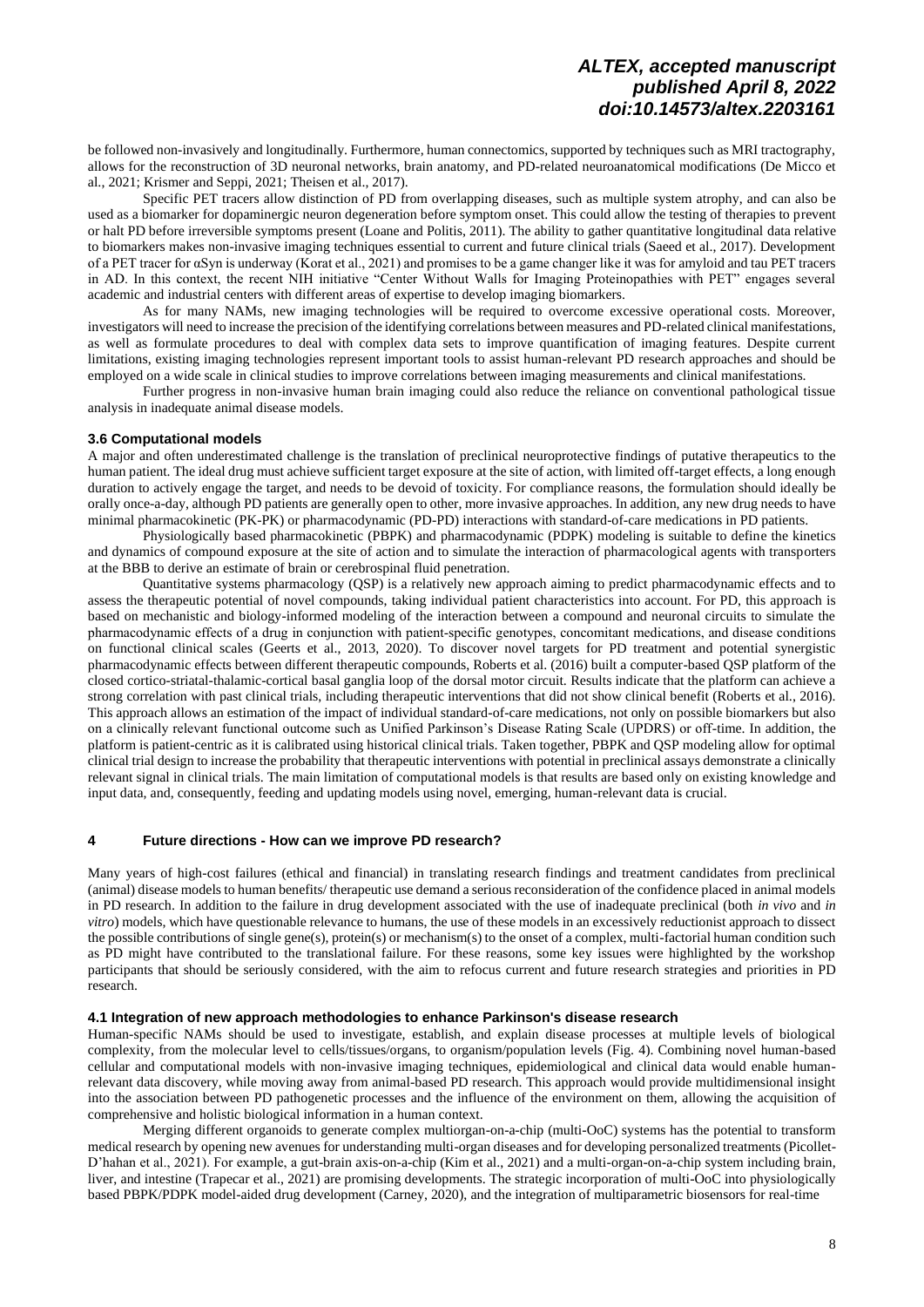

#### **Fig. 4: Overview of novel NAMs, tools and readouts suitable for the design of integrated, human-focused PD research accounting for multiple levels of complexity, from molecular to population level**

Abbreviations: AOPs, adverse outcome pathways; CSF, cerebrospinal fluid; fMRI, functional magnetic resonance imaging; GEP, gene expression profiling; GWAS, genome-wide association studies; HCS, high content screening; IF, immunofluorescence; Ic and Ec, intracellular and extracellular; iPSCs, induced pluripotent stem cells; MEA, microelectrode array; MRS, magnetic resonance spectroscopy; MS, mass spectrometry; PET, positron emission tomography; PMRS, proton magnetic resonance spectroscopy; PTMs, post translational modifications; QSP, quantitative systems pharmacology; SPECT, single photon-emission computed tomography; TWAS, transcriptomewide association studies; WGS, whole genome sequencing.

monitoring of tissue constructs (Ferrari et al., 2020; Liang and Yoon, 2021) holds promise for the advancement of neurodegenerative disease research.

Genetic factors, gene expression, proteins linked with disease or signaling pathways, post-translational modifications, relevant metabolites, and the microbiome can be studied with a wide array of omics approaches, next-generation sequencing technologies, gene expression profiling, mass spectrometry, and magnetic resonance spectroscopy (Fig. 4). These, together with integrated computational modeling, are already laying the groundwork for a systems-biological understanding of disease etiopathology without the use of animals, and thus without the problem of interspecies differences. Moreover, multi-omics approaches may enable the stratification of patients into meaningful disease subgroups, resulting in improved disease management and the development of effective treatments (La Cognata et al., 2021).

Human *ex vivo* materials derived from patients and healthy subjects, such as CSF, plasma and blood samples, post-surgical biopsies, and post-mortem tissues can address population/body biological complexity and be valuable to find early biomarkers. Collecting comprehensive data from both healthy individuals and PD patients is critically important to validate/inform human-based *in vitro* and *in silico* models and to advance PD research. The Michael J. Fox Foundation<sup>8</sup> (MJFF) (Marek Kenneth, 2011) collects clinical, imaging, and genetic data from PD patients and healthy people to provide the research community with critical human-relevant insight into the lived experience, genetics, and variability of PD. Similarly, the ADNI (Alzheimer's Disease Neuroimaging Initiative), has fostered tremendous progress regarding plasma biomarkers and longitudinal personalized trajectory of brain pathology and clinical outcomes of AD over the last 20 years (Veitch et al., 2021).

The application of an analytic approach like the adverse outcome pathways (AOPs) framework (Paini et al., 2021) could help to better categorize existing knowledge about the factors and events associated with PD, to make gaps and overlaps in the knowledge of the disease more evident, and to suggest novel research strategies. The AOP<sup>9</sup> framework allows the integration of many types of information at different levels of biological organization, from molecular to population scale, providing coherent, biologically based theories and hypotheses to predict the outcome of initiating events. The construction of PD related-AOPs has begun (Terron et al., 2018). Intensive efforts to integrate existing PD data to build upon existing AOP efforts could play a substantial role in transforming our ability to identify effective preventative therapies (Marshall and Willett, 2018b). Further PD-associated pathways exist in the Kyoto Encyclopedia of genes and genome database<sup>10</sup>.

An outline of the available NAMs, novel tools and readouts available to aid the design of human-oriented PD research, accounting for multiple levels of complexity, is depicted in Figure 4.

#### **4.2 Lessons from Alzheimer's disease research**

There was consensus among the experts that we should learn from recent approaches in AD research to inform a PD strategy. More than 400 human trials of potential AD treatments have been conducted but almost no new drugs have reached the market (King, 2018). In AD, one of the major sources of researchers' concern is the poor human relevance of the animal models used in the preclinical stages of drug development and in biomedical research (Pistollato et al., 2016). Moreover, there is an increasing awareness that a paradigm shift toward human-focused, rather than animal-focused research is required to better clarify AD pathogenesis and to enable the design of more effective treatments and preventive interventions (Cavanaugh et al., 2014; Pistollato et al., 2015, 2020).

<sup>8</sup> <https://www.michaeljfox.org/>

<sup>&</sup>lt;sup>9</sup> <https://aopwiki.org/>

<sup>10</sup> <https://www.genome.jp/kegg/>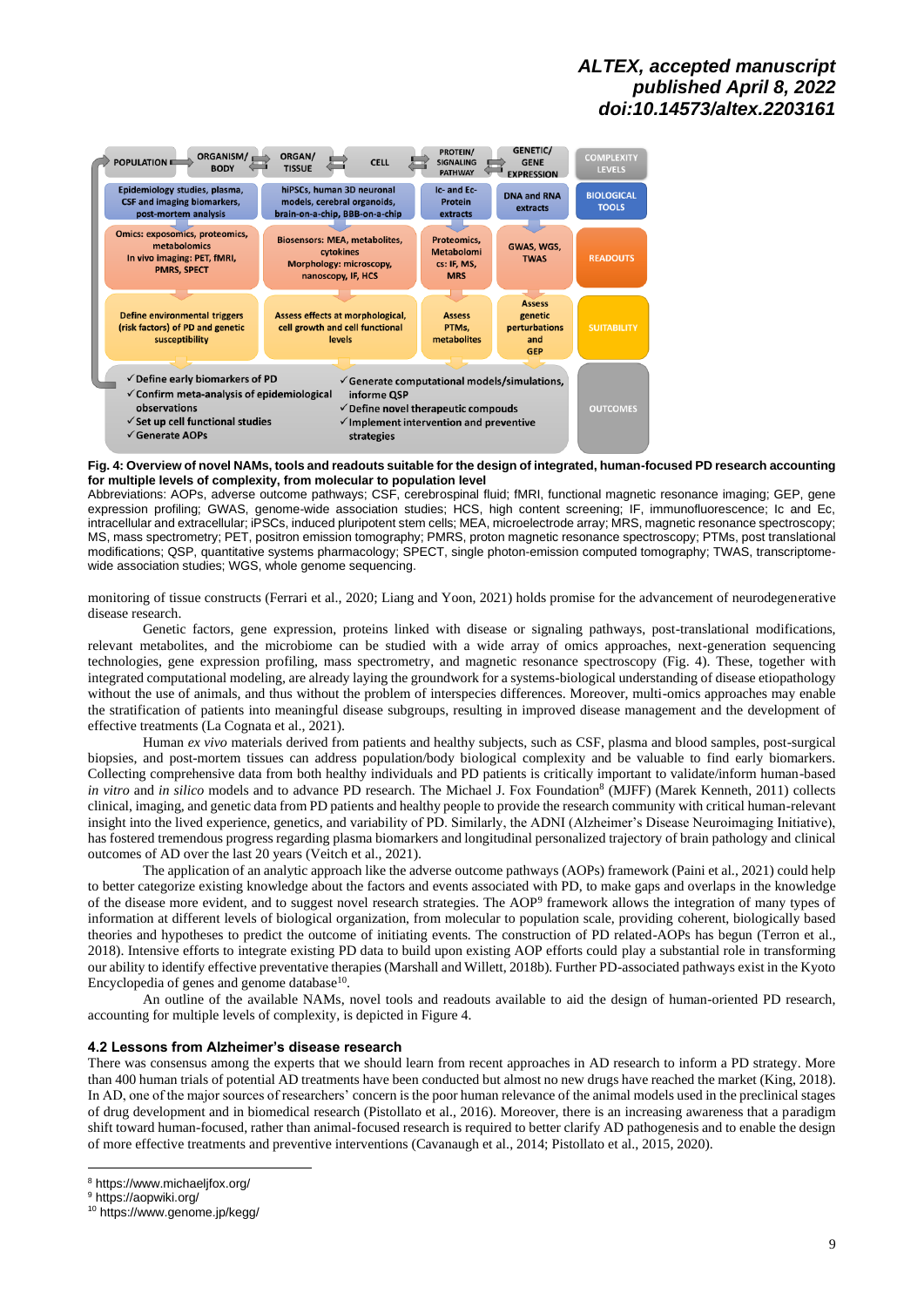Analogous to the effort in AD research, PD research is now beginning to focus on early modification and prevention of disease, based on CSF or plasma biomarkers that may predict onset of disease before symptoms present (Smedinga et al., 2021; Wu et al., 2011). Identifying patients who are on a trajectory to develop the disease would allow for early interventions that might slow-down or ideally halt the disease process. This strategy shift comes with new challenges that have hindered progress in the field of AD in recent years, where an analogous research strategy led to a number of disappointing trial results. Capitalizing on lessons and experiences from AD research in the field of PD will accelerate progress in PD research (Smedinga et al., 2021). Also, it has become clear that progression in PD may be related to mixed brain pathologies (Buchman et al., 2019).

### **4.3 Data sharing**

For science to work effectively and for society to obtain the full benefits of scientific efforts, it is crucial that scientific data are made freely available. As mentioned above and inspired by the ADNI, the MJFF promotes knowledge-sharing and collates scientific findings on individuals (including *de novo* PD patients, unmedicated PD-, prodromal-, and at-risk patients both with genetic and sporadic PD, and healthy controls). They collaborate with the research community to collect and distribute data resources. The Parkinson's Progression Markers Initiative<sup>11</sup>, sponsored by the MJFF<sup>8</sup>, is an ongoing longitudinal observational study launched in 2010 that collects comprehensive clinical, imaging, and genetic data, and biological samples, with more than 1,500 participants. This study is supported by a number of industry partners and has built a robust database and biorepository, which is made accessible to the research community to promote biomarker identification and validation as well as therapeutic development. Similarly, the Aligning Science Across Parkinson's<sup>12</sup> (ASAP) initiative is fostering collaboration and resources to better understand the underlying causes of PD by supporting open-access policy. More initiatives like these should be promoted.

Another important fact that emerged during the workshop discussion concerned the importance of sharing and publishing negative data from animal studies. These data need to be accessible to avoid experimental replication, to prevent wasting time and resources, and to ensure that the best, most informed, evidence-based research is funded and conducted.

### **4.4 Funding and stakeholder engagement**

There is a huge need for innovative, novel approaches and trials, including unbiased "fishing expeditions" to find out more about disease pathogenesis. This type of research approach is essentially data-driven or observational research, and its primary objective is to seek meaningful insights, novel mechanisms, patterns or correlations within the data or subject of observation.

The experts mentioned "risk aversion" to novel concepts as a reason for a lack of robust funding to test novel ideas for PD research. This is where philanthropy can play an important role: Philanthropic funding can encourage innovative research by supporting studies that might not otherwise be funded and by promoting a more collaborative and open approach to research.

A scientifically driven transition towards a human-based paradigm in toxicology is taking place, following the roadmap initially traced by the landmark report "Toxicity Testing in the 21st Century: A Vision and a Strategy" published in 2007 by the U.S. National Research Council (NRC, 2007). A similar paradigm shift appears to be necessary in biomedical research, in particular in the field of neurodegenerative diseases, including PD, where the lack of translatability from animal disease models to human patients is particularly evident and, at the same time, the current available human-based models and their future potential applications are very promising. A collaborative effort between different stakeholders including researchers, clinicians, and funding agencies, is urgently needed to create a scientific roadmap and support a paradigm change towards effective, human-specific PD research without animals. Key recommendations to improve PD research are summarized in Table 2.

#### **Tab. 2: Key recommendations to improve PD research**

|   | Combining the use of different NAMs and large-scale epidemiological studies accounting for all levels of complexity,<br>from molecular, to cell/tissue/organ, to organism, to population level, while moving away from animal-based research<br>Integrating different human-based models and tools (e.g., simpler with more complex models, organoids with<br>fluidic technologies, multi-OoC-platforms, human-on-chip, multi-omics approaches);<br>Combining NAMs with large scale epidemiological studies to account for all levels of complexity;<br>Leveraging the AOP and PPMI concept to structure existing knowledge about the factors and events<br>concerned with PD |  |  |  |
|---|-------------------------------------------------------------------------------------------------------------------------------------------------------------------------------------------------------------------------------------------------------------------------------------------------------------------------------------------------------------------------------------------------------------------------------------------------------------------------------------------------------------------------------------------------------------------------------------------------------------------------------------------------------------------------------|--|--|--|
| 2 | Learning from recent approaches in AD research to inform PD strategy                                                                                                                                                                                                                                                                                                                                                                                                                                                                                                                                                                                                          |  |  |  |
|   | Identify patients who are on a trajectory to develop disease for early intervention;                                                                                                                                                                                                                                                                                                                                                                                                                                                                                                                                                                                          |  |  |  |
|   | Learn from mistakes: decades of animal-based studies in AD did not result in an effective cure;                                                                                                                                                                                                                                                                                                                                                                                                                                                                                                                                                                               |  |  |  |
| 3 | Sharing data                                                                                                                                                                                                                                                                                                                                                                                                                                                                                                                                                                                                                                                                  |  |  |  |
|   | Science data should be openly available. Need for robust databases accessible to the research community<br>to promote biomarker identification/validation and therapies development;                                                                                                                                                                                                                                                                                                                                                                                                                                                                                          |  |  |  |
|   | Sharing and publishing negative data on animal studies to avoid experiments' replications making sure that<br>the best, most informed resources are done;                                                                                                                                                                                                                                                                                                                                                                                                                                                                                                                     |  |  |  |
| 4 | Promoting unbiased "fishing expeditions" research to find more about disease pathogenesis;                                                                                                                                                                                                                                                                                                                                                                                                                                                                                                                                                                                    |  |  |  |
| 5 | Focusing on philanthropic funding that has the ability to take up the risk and support studies that might not otherwise be<br>funded: Risk aversion to novel concepts often results in a lack of robust funding to test new ideas or PD research.                                                                                                                                                                                                                                                                                                                                                                                                                             |  |  |  |
| 6 | A collaborative effort between different stakeholders including researchers, clinicians, and funding agencies is urgently                                                                                                                                                                                                                                                                                                                                                                                                                                                                                                                                                     |  |  |  |
|   | needed to create a scientific roadmap and support a paradigm change towards effective, human-specific research for                                                                                                                                                                                                                                                                                                                                                                                                                                                                                                                                                            |  |  |  |
|   | neurodegenerative diseases without animals, similar to what is already happening in the field of toxicology.                                                                                                                                                                                                                                                                                                                                                                                                                                                                                                                                                                  |  |  |  |

<sup>11</sup> <https://www.ppmi-info.org/>

<sup>12</sup> <https://parkinsonsroadmap.org/>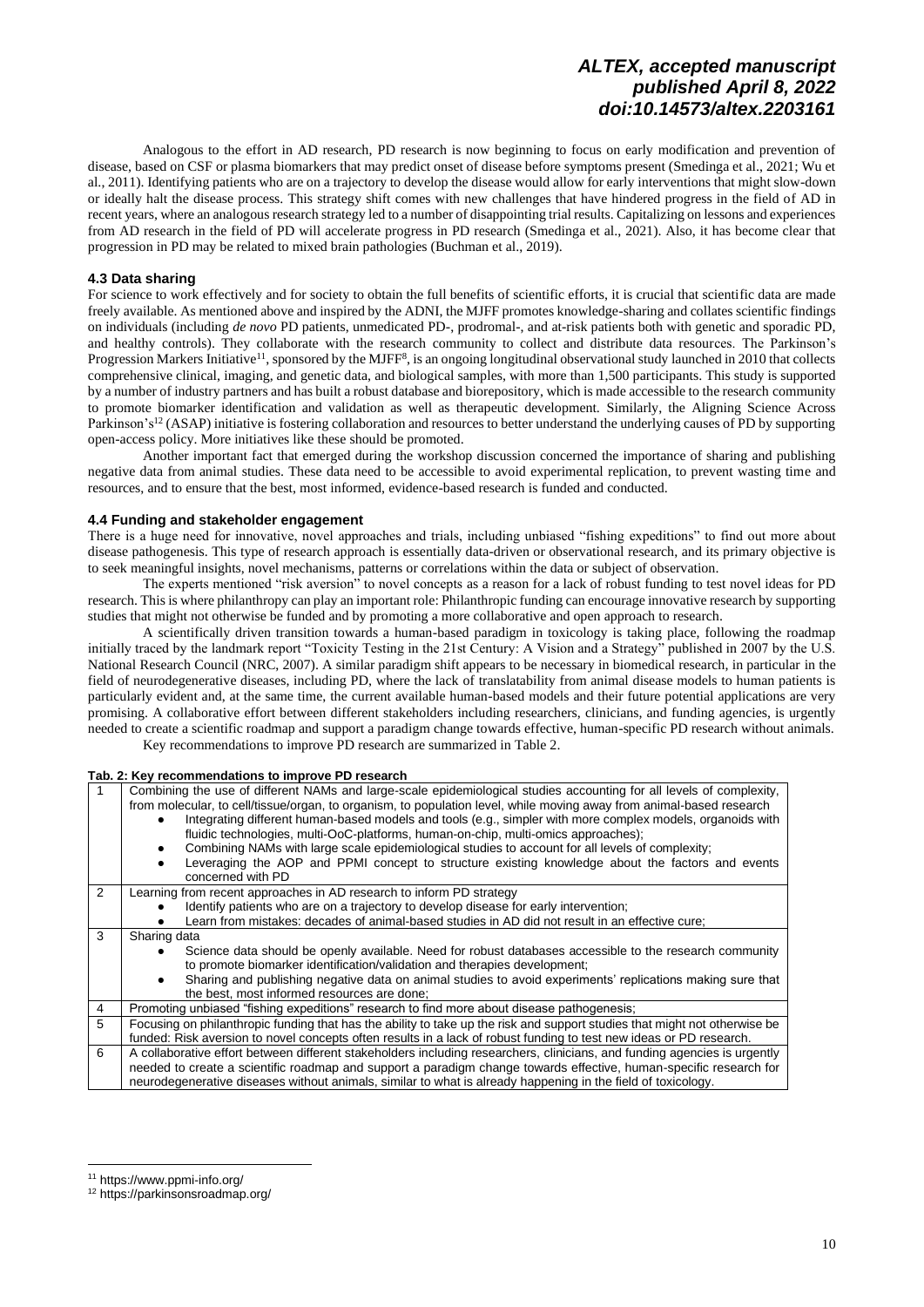## **5 Conclusion**

During the workshop, participants discussed what we really know about Parkinson's disease in humans, as much of the available information comes from animal models, whose relevance to human disease is questionable and has not led to the needed treatment and cure breakthroughs. The experts presented their own research using NAMs, discussing their advantages, limitations, and potentials for PD research. To advance PD research, we must decisively move away from the quest for improved animal models in favor of advanced methods focused on human biology. A better framework for PD research, based on the integration of NAMs at multiple biological scales, would allow an improved understanding of disease mechanisms, better preventive strategies, as well as enabling new treatments to progress 'from bench to bedside' more quickly and cost-effectively. There was a consensus among the experts on the need for a collaborative effort between different stakeholders including researchers, clinicians, and funding agencies, to create a scientific roadmap and support a paradigm change towards effective, human-specific PD research without animals.

#### **References**

- Abd Elhadi, S., Grigoletto, J., Poli, M. et al. (2019). Α-synuclein in blood cells differentiates Parkinson's disease from healthy controls. *6*, 2426-2436. doi:10.1002/acn3.50944
- Abounit, S., Bousset, L., Loria, F. et al. (2016). Tunneling nanotubes spread fibrillar α-synuclein by intercellular trafficking of lysosomes. *Embo j 35*, 2120-2138. doi:10.15252/embj.201593411
- Adams, B., Nunes, J. M., Page, M. J. et al. (2019). Parkinson's disease: A systemic inflammatory disease accompanied by bacterial inflammagens. *Frontiers in aging neuroscience 11*, 210-210. doi:10.3389/fnagi.2019.00210
- Agrawal, M. and Biswas, A. (2015). Molecular diagnostics of neurodegenerative disorders. *Frontiers in molecular biosciences 2*, 54- 54. doi:10.3389/fmolb.2015.00054
- Baggio, H. C. and Junqué, C. (2019). Functional mri in Parkinson's disease cognitive impairment. *Int Rev Neurobiol 144*, 29-58. doi:10.1016/bs.irn.2018.09.010
- Bailey, J. and Balls, M. (2019). Recent efforts to elucidate the scientific validity of animal-based drug tests by the pharmaceutical industry, pro-testing lobby groups, and animal welfare organisations. *BMC Med Ethics 20*, 16. doi:10.1186/s12910-019- 0352-3
- Balestrino, R. and Schapira, A. H. V. (2020). Parkinson disease. *Eur J Neurol 27*, 27-42. doi:10.1111/ene.14108
- Ball, N., Teo, W. P., Chandra, S. et al. (2019). Parkinson's disease and the environment. *Front Neurol 10*, 218. doi:10.3389/fneur.2019.00218
- Bhatia, S. N. and Ingber, D. E. (2014). Microfluidic organs-on-chips. *Nat Biotechnol 32*, 760-772. doi:10.1038/nbt.2989
- Blauwendraat, C., Heilbron, K., Vallerga, C. L. et al. (2019). Parkinson's disease age at onset genome-wide association study: Defining heritability, genetic loci, and α-synuclein mechanisms. *Mov Disord 34*, 866-875. doi:10.1002/mds.27659
- Borghammer, P. and Van Den Berge, N. (2019). Brain-first versus gut-first Parkinson's disease: A hypothesis. *Journal of Parkinson's Disease 9*, S281-S295. doi:10.3233/JPD-191721
- Borrageiro, G., Haylett, W., Seedat, S. et al. (2018). A review of genome-wide transcriptomics studies in Parkinson's disease. *Eur J Neurosci 47*, 1-16. doi:10.1111/ejn.13760
- Brás, I. C., Dominguez-Meijide, A., Gerhardt, E. et al. (2020). Synucleinopathies: Where we are and where we need to go. *J Neurochem 153*, 433-454. doi:10.1111/jnc.14965
- Buchman, A. S., Yu, L., Wilson, R. S. et al. (2019). Progressive parkinsonism in older adults is related to the burden of mixed brain pathologies. *Neurology 92*, e1821-e1830. doi:10.1212/wnl.0000000000007315
- Carney, E. F. (2020). Pharmacokinetic modelling using linked organ chips. *Nature Reviews Nephrology 16*, 188-188. doi:10.1038/s41581-020-0257-x
- Cavanaugh, S. E., Pippin, J. J. and Barnard, N. D. (2014). Animal models of alzheimer disease: Historical pitfalls and a path forward. *Altex 31*, 279-302. doi:10.14573/altex.1310071
- Day, J. O. and Mullin, S. (2021). The genetics of Parkinson's disease and implications for clinical practice. *Genes (Basel) 12*, doi:10.3390/genes12071006
- De Micco, R., Agosta, F., Basaia, S. et al. (2021). Functional connectomics and disease progression in drug-naïve Parkinson's disease patients. *Mov Disord 36*, 1603-1616. doi:10.1002/mds.28541
- Dixit, A., Mehta, R. and Singh, A. K. (2019). Proteomics in human Parkinson's disease: Present scenario and future directions. *Cell Mol Neurobiol 39*, 901-915. doi:10.1007/s10571-019-00700-9
- Dong, M. X., Feng, X., Xu, X. M. et al. (2018). Integrated analysis reveals altered lipid and glucose metabolism and identifies notch2 as a biomarker for Parkinson's disease related depression. *Front Mol Neurosci 11*, 257. doi:10.3389/fnmol.2018.00257
- Efremova, L., Schildknecht, S., Adam, M. et al. (2015). Prevention of the degeneration of human dopaminergic neurons in an astrocyte co-culture system allowing endogenous drug metabolism. *Br J Pharmacol 172*, 4119-4132. doi:10.1111/bph.13193
- Falkenburger, B. H., Saridaki, T. and Dinter, E. (2016). Cellular models for Parkinson's disease. *J Neurochem 139 Suppl 1*, 121-130. doi:10.1111/jnc.13618
- Fernandes, H. J. R., Patikas, N., Foskolou, S. et al. (2020). Single-cell transcriptomics of Parkinson's disease human in vitro models reveals dopamine neuron-specific stress responses. *Cell Rep 33*, 108263. doi:10.1016/j.celrep.2020.108263
- Ferrari, E., Palma, C., Vesentini, S. et al. (2020). Integrating biosensors in organs-on-chip devices: A perspective on current strategies to monitor microphysiological systems. *Biosensors (Basel) 10*, doi:10.3390/bios10090110
- Foo, J. N., Chew, E. G. Y., Chung, S. J. et al. (2020). Identification of risk loci for parkinson disease in asians and comparison of risk between asians and europeans: A genome-wide association study. *JAMA Neurol 77*, 746-754. doi:10.1001/jamaneurol.2020.0428
- Gaig, C. and Tolosa, E. (2009). When does Parkinson's disease begin? *Mov Disord 24 Suppl 2*, S656-664. doi:10.1002/mds.22672
- Geerts, H. (2009). Of mice and men: Bridging the translational disconnect in cns drug discovery. *CNS Drugs 23*, 915-926. doi:10.2165/11310890-000000000-00000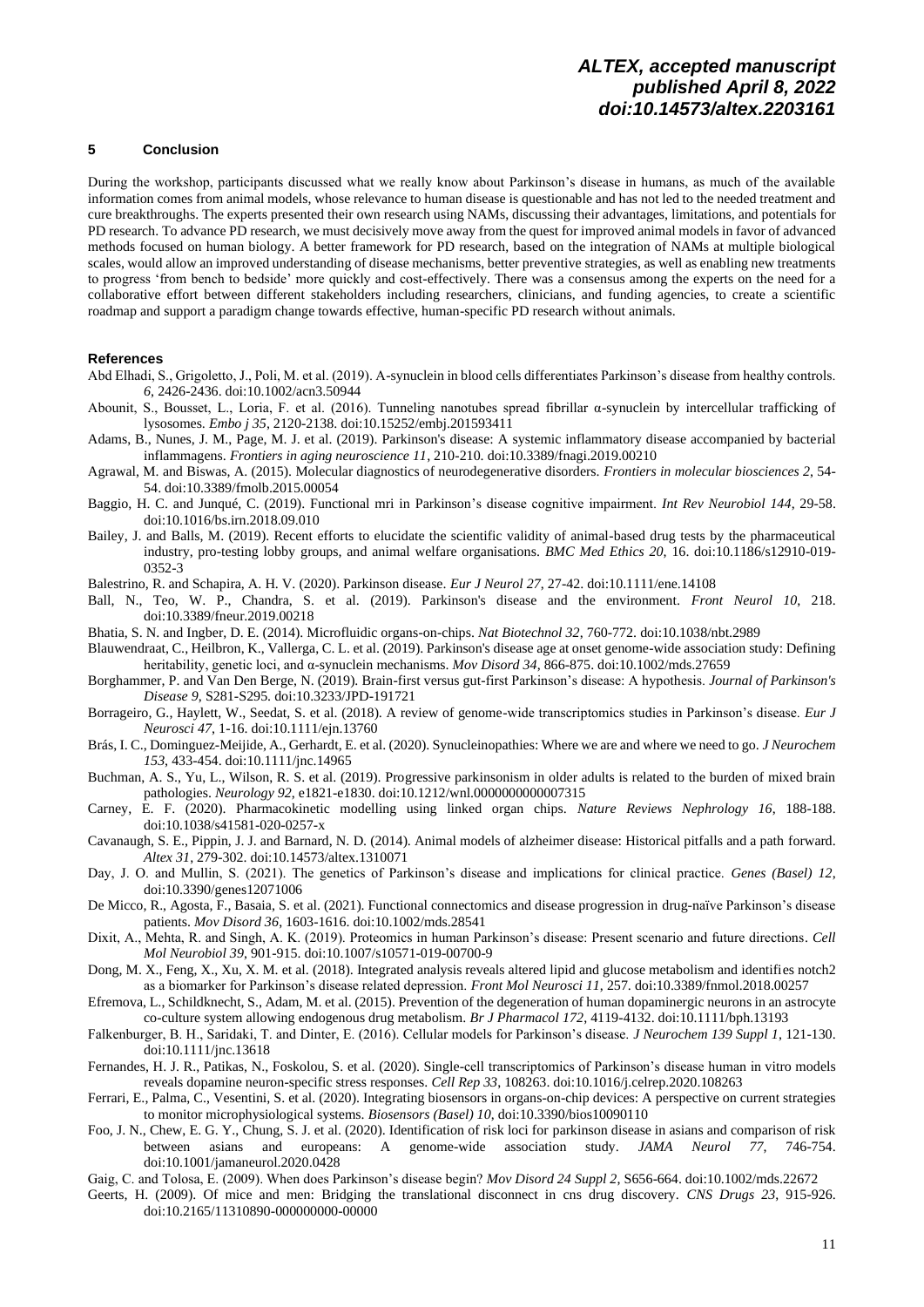- Geerts, H., Spiros, A., Roberts, P. et al. (2013). Quantitative systems pharmacology as an extension of pk/pd modeling in cns research and development. *J Pharmacokinet Pharmacodyn 40*, 257-265. doi:10.1007/s10928-013-9297-1
- Geerts, H., Wikswo, J., van der Graaf, P. H. et al. (2020). Quantitative systems pharmacology for neuroscience drug discovery and development: Current status, opportunities, and challenges. 9, 5-20. doi:10.1002/psp4.12478
- Gerding, H. R., Karreman, C., Daiber, A. et al. (2019). Reductive modification of genetically encoded 3-nitrotyrosine sites in alpha synuclein expressed in e.Coli. *Redox Biol 26*, 101251. doi:10.1016/j.redox.2019.101251
- Goldman, J. G., Andrews, H., Amara, A. et al. (2018). Cerebrospinal fluid, plasma, and saliva in the biofind study: Relationships among biomarkers and Parkinson's disease features. *Mov Disord 33*, 282-288. doi:10.1002/mds.27232
- Grenn, F. P., Kim, J. J., Makarious, M. B. et al. (2020). The Parkinson's disease genome-wide association study locus browser. *Mov Disord 35*, 2056-2067. doi:10.1002/mds.28197
- Grow, D. A., McCarrey, J. R. and Navara, C. S. (2016). Advantages of nonhuman primates as preclinical models for evaluating stem cell-based therapies for Parkinson's disease. *Stem Cell Res 17*, 352-366. doi:10.1016/j.scr.2016.08.013
- Harischandra, D. S., Rokad, D., Ghaisas, S. et al. (2020). Enhanced differentiation of human dopaminergic neuronal cell model for preclinical translational research in Parkinson's disease. *Biochimica et Biophysica Acta (BBA) - Molecular Basis of Disease 1866*, 165533. doi:10.1016/j.bbadis.2019.165533
- Hartung, T. (2013). Look back in anger what clinical studies tell us about preclinical work. *Altex 30*, 275-291. doi:10.14573/altex.2013.3.275
- Hu, J. L., Todhunter, M. E., LaBarge, M. A. et al. (2018). Opportunities for organoids as new models of aging. *J Cell Biol 217*, 39-50. doi:10.1083/jcb.201709054
- Ingber, D. E. (2020). Is it time for reviewer 3 to request human organ chip experiments instead of animal validation studies? *7*, 2002030. doi:10.1002/advs.202002030
- Iwaki, H., Blauwendraat, C., Leonard, H. L. et al. (2019). Genomewide association study of Parkinson's disease clinical biomarkers in 12 longitudinal patients' cohorts. *Mov Disord 34*, 1839-1850. doi:10.1002/mds.27845
- Jo, J., Xiao, Y., Sun, A. X. et al. (2016). Midbrain-like organoids from human pluripotent stem cells contain functional dopaminergic and neuromelanin-producing neurons. *Cell Stem Cell 19*, 248-257. doi:10.1016/j.stem.2016.07.005
- Jo, J., Yang, L., Tran, H.-D. et al. (2021). Lewy body–like inclusions in human midbrain organoids carrying glucocerebrosidase and α-synuclein mutations. *90*, 490-505. doi:10.1002/ana.26166
- Kano, M., Takanashi, M., Oyama, G. et al. (2020). Reduced astrocytic reactivity in human brains and midbrain organoids with prkn mutations. *npj Parkinson's Disease 6*, 33. doi:10.1038/s41531-020-00137-8
- Kasendra, M., Tovaglieri, A., Sontheimer-Phelps, A. et al. (2018). Development of a primary human small intestine-on-a-chip using biopsy-derived organoids. *Sci Rep 8*, 2871. doi:10.1038/s41598-018-21201-7
- Keshavarzian, A., Engen, P., Bonvegna, S. et al. (2020). The gut microbiome in Parkinson's disease: A culprit or a bystander? *Prog Brain Res 252*, 357-450. doi:10.1016/bs.pbr.2020.01.004
- Kim, H., Park, H. J., Choi, H. et al. (2019). Modeling g2019s-lrrk2 sporadic Parkinson's disease in 3d midbrain organoids. *Stem Cell Reports 12*, 518-531. doi:10.1016/j.stemcr.2019.01.020
- Kim, M.-H., Kim, D. and Sung, J. H. (2021). A gut-brain axis-on-a-chip for studying transport across epithelial and endothelial barriers. *Journal of Industrial and Engineering Chemistry 101*, 126-134. doi:10.1016/j.jiec.2021.06.021
- King, A. (2018). The search for better animal models of alzheimer's disease. *Nature 559*, S13-s15. doi:10.1038/d41586-018-05722-9
- Konnova, E. A. and Swanberg, M. (2018). Animal models of Parkinson's disease. In: Stoker, T. B., Greenland, J. C., eds. Parkinson's disease: pathogenesis and clinical aspects. Codon Publications; Chapter 5. [doi:10.15586/codonpublications.parkinsonsdisease.2018.ch5](https://doi.org/10.15586/codonpublications.parkinsonsdisease.2018.ch5)
- Korat, Š., Bidesi, N. S. R., Bonanno, F. et al. (2021). Alpha-synuclein pet tracer development—an overview about current efforts. *Pharmaceuticals 14,* 847. doi:10.3390/ph14090847
- Krassowski, M., Das, V., Sahu, S. K. et al. (2020). State of the field in multi-omics research: From computational needs to data mining and sharing. *11*, doi:10.3389/fgene.2020.610798
- Krismer, F. and Seppi, K. (2021). The parkinson disease connectome insights from new imaging studies. *Nature Reviews Neurology 17*, 527-528. doi:10.1038/s41582-021-00543-3
- Kwak, T. H., Kang, J. H., Hali, S. et al. (2020). Generation of homogeneous midbrain organoids with in vivo-like cellular composition facilitates neurotoxin-based Parkinson's disease modeling. *38*, 727-740. doi:10.1002/stem.3163
- La Cognata, V., Morello, G. and Cavallaro, S. (2021). Omics data and their integrative analysis to support stratified medicine in neurodegenerative diseases. *22*, 4820.
- Lebouvier, T., Chaumette, T., Paillusson, S. et al. (2009). The second brain and Parkinson's disease. *Eur J Neurosci 30*, 735-741. doi:10.1111/j.1460-9568.2009.06873.x
- Leist, M. and Hartung, T. (2013). Inflammatory findings on species extrapolations: Humans are definitely no 70-kg mice. *Arch Toxicol 87*, 563-567. doi:10.1007/s00204-013-1038-0
- Liang, Y. and Yoon, J.-Y. (2021). In situ sensors for blood-brain barrier (bbb) on a chip. *Sensors and Actuators Reports 3*, 100031. doi:10.1016/j.snr.2021.100031
- Loane, C. and Politis, M. (2011). Positron emission tomography neuroimaging in Parkinson's disease. *American journal of translational research 3*, 323-341.
- Loser, D., Hinojosa, M. G., Blum, J. et al. (2021). Functional alterations by a subgroup of neonicotinoid pesticides in human dopaminergic neurons. *Arch Toxicol 95*, 2081-2107. doi:10.1007/s00204-021-03031-1
- Ma, J., Gao, J., Wang, J. et al. (2019). Prion-like mechanisms in Parkinson's disease. *Frontiers in neuroscience 13*, 552-552. doi:10.3389/fnins.2019.00552
- Mao, L., Zhang, Y., Tian, J. et al. (2021). Cross-sectional study on the gut microbiome of Parkinson's disease patients in central china. *12*, doi:10.3389/fmicb.2021.728479
- Marek Kenneth, J. D., Lasch Shirley, Siderowf Andrew, Tanner Caroline et al. (2011). The parkinson progression marker initiative (PPMI). *Prog Neurobiol 95*, 629-635. doi:10.1016/j.pneurobio.2011.09.005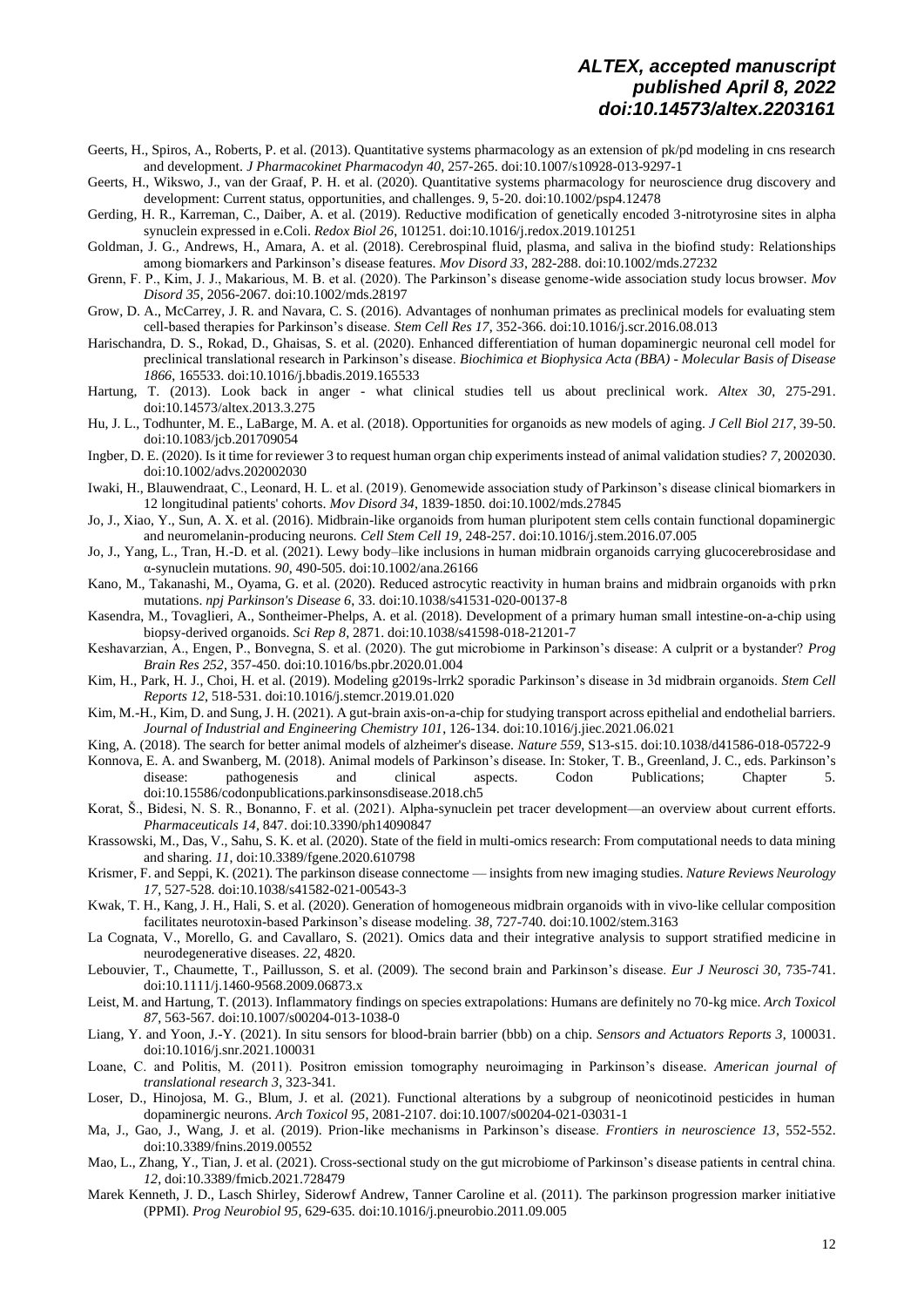- Marshall, L. J. and Willett, C. (2018a). Parkinson's disease research: Adopting a more human perspective to accelerate advances. *Drug Discov Today 23*, 1950-1961. doi:10.1016/j.drudis.2018.09.010
- Marshall, L. J. and Willett, C. (2018b). Parkinson's disease research: Adopting a more human perspective to accelerate advances. *Drug Discovery Today 23*, 1950-1961. doi:10.1016/j.drudis.2018.09.010
- Masato, A., Plotegher, N., Boassa, D. et al. (2019). Impaired dopamine metabolism in Parkinson's disease pathogenesis. *Molecular Neurodegeneration 14*, 35. doi:10.1186/s13024-019-0332-6
- Mazuel, L., Chassain, C., Jean, B. et al. (2016). Proton mr spectroscopy for diagnosis and evaluation of treatment efficacy in parkinson disease. *278*, 505-513. doi:10.1148/radiol.2015142764
- Mena, M. A., Casarejos, M. J., Solano, R. M. et al. (2009). Half a century of l-dopa. *Curr Top Med Chem 9*, 880-893.
- Mertens, J., Paquola, A. C. M., Ku, M., et al. (2015). Directly reprogrammed human neurons retain aging-associated transcriptomic signatures and reveal age-related nucleocytoplasmic defects. *Cell Stem Cell 17*, 705-718. [doi:10.1016/j.stem.2015.09.001](https://doi.org/10.1016/j.stem.2015.09.001)
- Miller, J. D., Ganat, Y. M., Kishinevsky, S. et al. (2013). Human ipsc-based modeling of late-onset disease via progerin-induced aging. *Cell Stem Cell 13*, 691-705. doi:10.1016/j.stem.2013.11.006
- Mizuno, Y., Shimoda, S. and Origasa, H. (2018). Long-term treatment of Parkinson's disease with levodopa and other adjunctive drugs. *J Neural Transm (Vienna) 125*, 35-43. doi:10.1007/s00702-016-1671-x
- Mohamed, N.-V., Sirois, J., Ramamurthy, J. et al. (2021). Midbrain organoids with an snca gene triplication model key features of synucleinopathy. *Brain Communications 3*, doi:10.1093/braincomms/fcab223
- Monzel, A. S., Hemmer, K., Kaoma, T. et al. (2020). Machine learning-assisted neurotoxicity prediction in human midbrain organoids. *Parkinsonism Relat Disord 75*, 105-109. doi:10.1016/j.parkreldis.2020.05.011
- Morato Torres, C. A., Wassouf, Z., Zafar, F. et al. (2020). The role of alpha-synuclein and other Parkinson's genes in neurodevelopmental and neurodegenerative disorders. *Int J Mol Sci 21*, doi:10.3390/ijms21165724
- Müller, T. (2010). New small molecules for the treatment of Parkinson's disease. *Expert Opin Investig Drugs 19*, 1077-1086. doi:10.1517/13543784.2010.504711
- Nalls, M. A., Blauwendraat, C., Vallerga, C. L. et al. (2019). Identification of novel risk loci, causal insights, and heritable risk for Parkinson's disease: A meta-analysis of genome-wide association studies. *Lancet Neurol 18*, 1091-1102. doi:10.1016/s1474- 4422(19)30320-5
- Napoli, A. and Obeid, I. (2016). Comparative analysis of human and rodent brain primary neuronal culture spontaneous activity using micro-electrode array technology. *J Cell Biochem 117*, 559-565. doi:10.1002/jcb.25312
- Nickels, S. L., Modamio, J., Mendes-Pinheiro, B. et al. (2020). Reproducible generation of human midbrain organoids for in vitro modeling of Parkinson's disease. *Stem Cell Research 46*, 101870. doi:10.1016/j.scr.2020.101870
- Nido, G. S., Dick, F., Toker, L. et al. (2020). Common gene expression signatures in Parkinson's disease are driven by changes in cell composition. *Acta Neuropathologica Communications 8*, 55. doi:10.1186/s40478-020-00932-7
- NRC (2007). *Toxicity testing in the 21st century: A vision and a strategy*. Vol. Washington, DC: The National Academies Press. doi:10.17226/11970
- Oliveira, L. M. A., Gasser, T., Edwards, R. et al. (2021). Alpha-synuclein research: Defining strategic moves in the battle against Parkinson's disease. *NPJ Parkinsons Dis 7*, 65. doi:10.1038/s41531-021-00203-9
- Orozco, J. L., Valderrama-Chaparro, J. A., Pinilla-Monsalve, G. D. et al. (2020). Parkinson's disease prevalence, age distribution and staging in colombia. *Neurol Int 12*, 8401. doi:10.4081/ni.2020.8401
- Pahuja, G., Nagabhushan, T. N. and Prasad, B. (2020). Early detection of Parkinson's disease by using spect imaging and biomarkers %j journal of intelligent systems. *29*, 1329-1344. doi:doi:10.1515/jisys-2018-0261
- Paini, A., Campia, I., Cronin, M. T. D. et al. (2021). Towards a qaop framework for predictive toxicology linking data to decisions. *Computational Toxicology* 100195. doi:10.1016/j.comtox.2021.100195
- Paiva, I., Pinho, R., Pavlou, M. A. et al. (2017). Sodium butyrate rescues dopaminergic cells from alpha-synuclein-induced transcriptional deregulation and DNA damage. *Hum Mol Genet 26*, 2231-2246. doi:10.1093/hmg/ddx114
- Pamies, D. and Hartung, T. (2017). 21st century cell culture for 21st century toxicology. *Chem Res Toxicol 30*, 43-52. doi:10.1021/acs.chemrestox.6b00269
- Pediaditakis, I., Kodella, K. R., Manatakis, D. V. et al. (2021). Modeling alpha-synuclein pathology in a human brain-chip to assess blood-brain barrier disruption. *Nature Communications 12*, 5907. doi:10.1038/s41467-021-26066-5
- Peters, S., Walker, D., Miller, G. et al. (2019). O6e.4 metabolome and exposome profiling: New opportunities to study risk factors for Parkinson's disease. *J Occupational and Environmental Medicine 76*, A60-A60. doi:10.1136/OEM-2019-EPI.161
- Picollet-D'hahan, N., Zuchowska, A., Lemeunier, I. et al. (2021). Multiorgan-on-a-chip: A systemic approach to model and decipher inter-organ communication. *Trends in Biotechnology 39*, 788-810. doi:10.1016/j.tibtech.2020.11.014
- Pistollato, F., Cavanaugh, S. E. and Chandrasekera, P. C. (2015). A human-based integrated framework for alzheimer's disease research. *Journal of Alzheimer's Disease 47*, 857-868. doi:10.3233/JAD-150281
- Pistollato, F., Ohayon, E. L., Lam, A. et al. (2016). Alzheimer disease research in the 21st century: Past and current failures, new perspectives and funding priorities. *Oncotarget 7*, 38999-39016. doi:10.18632/oncotarget.9175
- Pistollato, F., Bernasconi, C., McCarthy, J. et al. (2020). Alzheimer's disease, and breast and prostate cancer research: Translational failures and the importance to monitor outputs and impact of funded research. *Animals : an open access journal from MDPI 10*, 1194. doi:10.3390/ani10071194
- Posavi, M., Diaz-Ortiz, M., Liu, B. et al. (2019). Characterization of Parkinson's disease using blood-based biomarkers: A multicohort proteomic analysis. *PLoS Med 16*, e1002931. doi:10.1371/journal.pmed.1002931
- Potashkin, J. A., Blume, S. R. and Runkle, N. K. (2011). Limitations of animal models of Parkinson's disease. *Parkinsons Disease 2011*, 658083. doi:10.4061/2011/658083
- Pound, P. and Ritskes-Hoitinga, M. (2018). Is it possible to overcome issues of external validity in preclinical animal research? Why most animal models are bound to fail. *J Transl Med 16*, 304. doi:10.1186/s12967-018-1678-1
- Pound, P. (2020). Are animal models needed to discover, develop and test pharmaceutical drugs for humans in the 21st century? *Animals 10*, 2455. doi:10.3390/ani10122455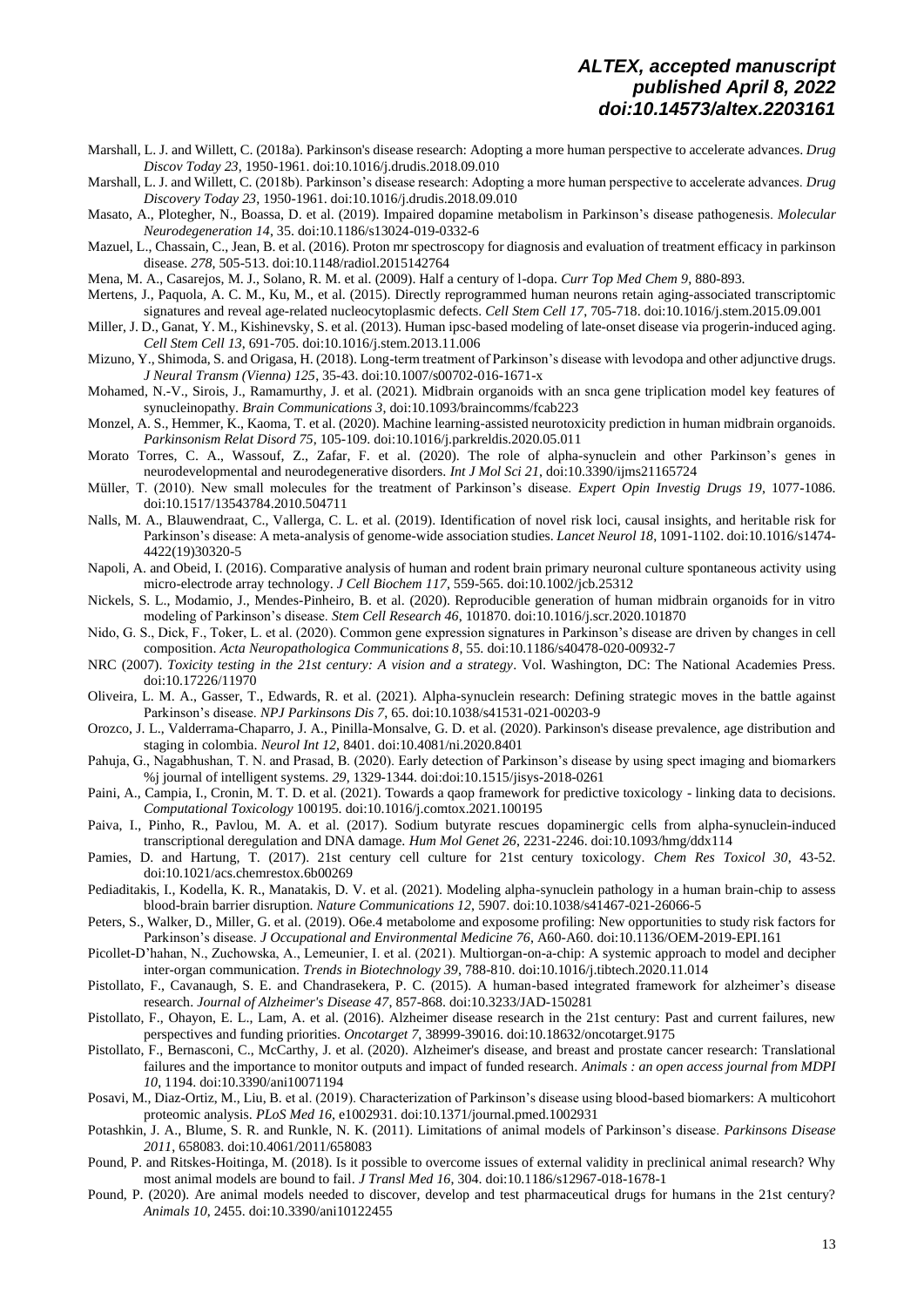- Redenšek, S., Dolžan, V. and Kunej, T. (2018). From genomics to omics landscapes of Parkinson's disease: Revealing the molecular mechanisms. *Omics 22*, 1-16. doi:10.1089/omi.2017.0181
- Reiner, O., Sapir, T. and Parichha, A. (2021). Using multi-organ culture systems to study Parkinson's disease. *Mol Psychiatry 26*, 725- 735. doi:10.1038/s41380-020-00936-8
- Reynolds, R. H., Botía, J., Nalls, M. A. et al. (2019). Moving beyond neurons: The role of cell type-specific gene regulation in Parkinson's disease heritability. *npj Parkinson's Disease 5*, 6. doi:10.1038/s41531-019-0076-6
- Rich, S., Moradi Chameh, H., Sekulic, V. et al. (2020). Modeling reveals human–rodent differences in h-current kinetics influencing resonance in cortical layer 5 neurons. *Cerebral Cortex 31*, 845-872. doi:10.1093/cercor/bhaa261
- Roberts, P., Spiros, A. and Geerts, H. (2016). A humanized clinically calibrated quantitative systems pharmacology model for hypokinetic motor symptoms in Parkinson's disease. *Front Pharmacol 7*, 6. doi:10.3389/fphar.2016.00006
- Romano, S., Savva, G. M., Bedarf, J. R. et al. (2021). Meta-analysis of the Parkinson's disease gut microbiome suggests alterations linked to intestinal inflammation. *npj Parkinson's Disease 7*, 27. doi:10.1038/s41531-021-00156-z
- Rotunno, M. S., Lane, M., Zhang, W. et al. (2020). Cerebrospinal fluid proteomics implicates the granin family in Parkinson's disease. *Scientific Reports 10*, 2479. doi:10.1038/s41598-020-59414-4
- Saeed, U., Compagnone, J., Aviv, R. I. et al. (2017). Imaging biomarkers in Parkinson's disease and parkinsonian syndromes: Current and emerging concepts. *Translational Neurodegeneration 6*, 8. doi:10.1186/s40035-017-0076-6
- Scheperjans, F., Derkinderen, P. and Borghammer, P. (2018). The gut and Parkinson's disease: Hype or hope? *J Parkinsons Dis 8*, S31-s39. doi:10.3233/jpd-181477
- Schildknecht, S., Pöltl, D., Nagel, D. M. et al. (2009). Requirement of a dopaminergic neuronal phenotype for toxicity of low concentrations of 1-methyl-4-phenylpyridinium to human cells. *Toxicol Appl Pharmacol 241*, 23-35. doi:10.1016/j.taap.2009.07.027
- Schildknecht, S., Gerding, H. R., Karreman, C. et al. (2013a). Oxidative and nitrative alpha-synuclein modifications and proteostatic stress: Implications for disease mechanisms and interventions in synucleinopathies. *J Neurochem 125*, 491-511. doi:10.1111/jnc.12226
- Schildknecht, S., Karreman, C., Pöltl, D. et al. (2013b). Generation of genetically-modified human differentiated cells for toxicological tests and the study of neurodegenerative diseases. *Altex 30*, 427-444. doi:10.14573/altex.2013.4.427
- Schildknecht, S., Pape, R., Meiser, J. et al. (2015). Preferential extracellular generation of the active parkinsonian toxin mpp+ by transporter-independent export of the intermediate mpdp+. *Antioxid Redox Signal 23*, 1001-1016. doi:10.1089/ars.2015.6297
- Schildknecht, S., Di Monte, D. A., Pape, R. et al. (2017). Tipping points and endogenous determinants of nigrostriatal degeneration by mptp. *Trends Pharmacol Sci 38*, 541-555. doi:10.1016/j.tips.2017.03.010
- Scholz, D., Pöltl, D., Genewsky, A. et al. (2011). Rapid, complete and large-scale generation of post-mitotic neurons from the human luhmes cell line. *J Neurochem 119*, 957-971. doi:10.1111/j.1471-4159.2011.07255.x
- Schwamborn, J. C. (2018). Is Parkinson's disease a neurodevelopmental disorder and will brain organoids help us to understand it? *Stem Cells Dev 27*, 968-975. doi:10.1089/scd.2017.0289
- Simon, D. K., Tanner, C. M. and Brundin, P. (2020). Parkinson disease epidemiology, pathology, genetics, and pathophysiology. *Clin Geriatr Med 36*, 1-12. doi:10.1016/j.cger.2019.08.002
- Sinclair, E., Trivedi, D. K., Sarkar, D. et al. (2021). Metabolomics of sebum reveals lipid dysregulation in Parkinson's disease. *Nature Communications 12*, 1592. doi:10.1038/s41467-021-21669-4
- Smedinga, M., Darweesh, S. K. L., Bloem, B. R. et al. (2021). Towards early disease modification of Parkinson's disease: A review of lessons learned in the alzheimer field. *J Neurol 268*, 724-733. doi:10.1007/s00415-020-10162-5
- Smirnova, L., Harris, G., Delp, J. et al. (2016). A luhmes 3d dopaminergic neuronal model for neurotoxicity testing allowing long-term exposure and cellular resilience analysis. *Arch Toxicol 90*, 2725-2743. doi:10.1007/s00204-015-1637-z
- Smits, L. M., Reinhardt, L., Reinhardt, P. et al. (2019). Modeling Parkinson's disease in midbrain-like organoids. *npj Parkinson's Disease 5*, 5. doi:10.1038/s41531-019-0078-4
- Smits, L. M. and Schwamborn, J. C. (2020). Midbrain organoids: A new tool to investigate Parkinson's disease. *8*, doi:10.3389/fcell.2020.00359
- Tan, A. H., Chong, C. W., Lim, S. Y. et al. (2021). Gut microbial ecosystem in parkinson disease: New clinicobiological insights from multi-omics. *Ann Neurol 89*, 546-559. doi:10.1002/ana.25982
- Terron, A., Bal-Price, A., Paini, A. et al. (2018). An adverse outcome pathway for parkinsonian motor deficits associated with mitochondrial complex i inhibition. *Arch Toxicol 92*, 41-82. doi:10.1007/s00204-017-2133-4
- Theisen, F., Leda, R., Pozorski, V. et al. (2017). Evaluation of striatonigral connectivity using probabilistic tractography in Parkinson's disease. *Neuroimage Clin 16*, 557-563. doi:10.1016/j.nicl.2017.09.009
- Trapecar, M., Wogram, E., Svoboda, D. et al. (2021). Human physiomimetic model integrating microphysiological systems of the gut, liver, and brain for studies of neurodegenerative diseases. *7*, eabd1707. doi:10.1126/sciadv.abd1707
- Troisi, J., Landolfi, A., Vitale, C. et al. (2019). A metabolomic signature of treated and drug-naïve patients with Parkinson's disease: A pilot study. *Metabolomics 15*, 90. doi:10.1007/s11306-019-1554-x
- Veitch, D. P., Weiner, M. W., Aisen, P. S. et al. (2021). Using the alzheimer's disease neuroimaging initiative to improve early detection, diagnosis, and treatment of alzheimer's disease. *Alzheimers Dement* doi:10.1002/alz.12422
- Werner, C. J., Heyny-von Haussen, R., Mall, G. et al. (2008). Proteome analysis of human substantia nigra in Parkinson's disease. *Proteome Science 6*, 8. doi:10.1186/1477-5956-6-8
- Wu, Y., Le, W. and Jankovic, J. (2011). Preclinical biomarkers of parkinson disease. *Archives of Neurology 68*, 22-30. doi:10.1001/archneurol.2010.321
- Zanetti, C., Spitz, S., Berger, E. et al. (2021). Monitoring the neurotransmitter release of human midbrain organoids using a redox cycling microsensor as a novel tool for personalized Parkinson's disease modelling and drug screening. *Analyst 146*, 2358- 2367. doi:10.1039/D0AN02206C
- Zeiss, C. J., Allore, H. G. and Beck, A. P. (2017). Established patterns of animal study design undermine translation of diseasemodifying therapies for Parkinson's disease. *PLOS ONE 12*, e0171790. doi:10.1371/journal.pone.0171790